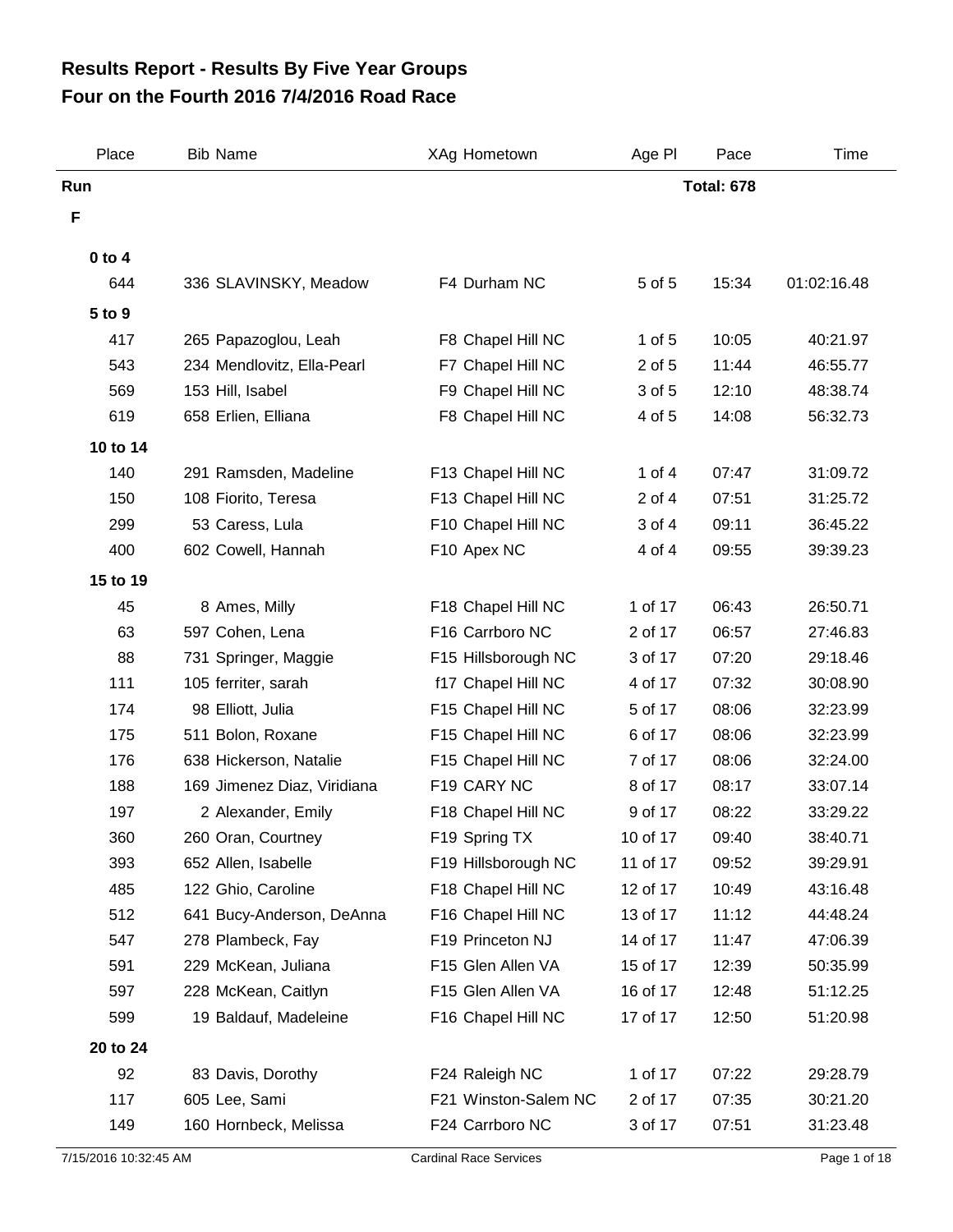| Place    | <b>Bib Name</b>          | XAg Hometown         | Age PI   | Pace  | Time     |
|----------|--------------------------|----------------------|----------|-------|----------|
| 170      | 479 Brown, Tenley        | F23 Chapel Hill NC   | 4 of 17  | 08:03 | 32:12.96 |
| 220      | 44 Brown, Trish          | F21 Falls Church VA  | 5 of 17  | 08:38 | 34:31.15 |
| 237      | 672 Singley, Claire      | F24 New York NY      | 6 of 17  | 08:47 | 35:08.45 |
| 240      | 493 Robinson, Hannah     | F22 Durham NC        | 7 of 17  | 08:47 | 35:09.33 |
| 250      | 288 Prince, Carol        | F24 Carrboro NC      | 8 of 17  | 08:51 | 35:25.97 |
| 289      | 273 Peterson, Nora       | F23 DURHAM NC        | 9 of 17  | 09:06 | 36:22.47 |
| 331      | 607 Andrews, Chelsea     | F21 DURHAM NC        | 10 of 17 | 09:25 | 37:40.21 |
| 333      | 577 Seaman, Taylor       | F21 Durham NC        | 11 of 17 | 09:25 | 37:40.48 |
| 348      | 114 Franklin, Jessica    | F24 Lakehurst NJ     | 12 of 17 | 09:33 | 38:10.73 |
| 368      | 716 Ndugga, Nambi        | F24 Chapel Hill NC   | 13 of 17 | 09:45 | 39:01.72 |
| 438      | 119 Garrison, Jordan     | F24 Raleigh NC       | 14 of 17 | 10:18 | 41:10.72 |
| 542      | 709 Garber, Kylie        | F22 Carrboro NC      | 15 of 17 | 11:44 | 46:54.21 |
| 579      | 681 Gordola, Aubrey      | F23 Greensboro NC    | 16 of 17 | 12:23 | 49:33.00 |
| 604      | 421 Zarzar, Camille      | F22 Chapel Hill NC   | 17 of 17 | 13:06 | 52:23.48 |
| 25 to 29 |                          |                      |          |       |          |
| 27       | 95 Dorry, Rita           | F26 Raleigh NC       | 1 of 37  | 06:15 | 25:00.22 |
| 36       | 679 Hannapel Ayers, Nora | F26 Durham NC        | 2 of 37  | 06:25 | 25:39.21 |
| 60       | 457 Terry, Samantha      | F26 Holly Springs NC | 3 of 37  | 06:55 | 27:40.47 |
| 67       | 165 lafrati, Laura       | F29 Chapel Hill NC   | 4 of 37  | 06:59 | 27:54.93 |
| 84       | 596 Young, Jessica       | F27 Chapel Hill NC   | 5 of 37  | 07:13 | 28:53.96 |
| 114      | 717 Krase, Becca         | f28 Chapel Hill NC   | 6 of 37  | 07:34 | 30:17.71 |
| 134      | 326 skolochenko, sandy   | F29 DURHAM NC        | 7 of 37  | 07:43 | 30:53.04 |
| 141      | 405 Lee, Sarah           | F28 CARY NC          | 8 of 37  | 07:49 | 31:14.96 |
| 143      | 221 McDaniel, Jane       | F29 Chapel Hill NC   | 9 of 37  | 07:49 | 31:15.70 |
| 145      | 586 Urban, Clarissa      | F29 Raleigh NC       | 10 of 37 | 07:49 | 31:17.22 |
| 148      | 579 Smith, Alison        | F29 Washington DC    | 11 of 37 | 07:51 | 31:22.73 |
| 196      | 697 Harrawood, Emily     | F29 Carrboro NC      | 12 of 37 | 08:21 | 33:24.46 |
| 210      | 546 Lane, Kelli          | F29 Raleigh NC       | 13 of 37 | 08:30 | 34:01.17 |
| 216      | 61 Cheves, Avery         | F26 Carrboro NC      | 14 of 37 | 08:35 | 34:19.72 |
| 235      | 194 Lampman, Danielle    | F27 Durham NC        | 15 of 37 | 08:45 | 35:01.97 |
| 246      | 538 Hernandez, Jennifer  | F29 Durham NC        | 16 of 37 | 08:50 | 35:18.91 |
| 257      | 677 Wilfley, Leigh       | F29 Chapel Hill NC   | 17 of 37 | 08:53 | 35:32.71 |
| 268      | 416 Hannay, Megan        | F28 Durham NC        | 18 of 37 | 08:56 | 35:43.97 |
| 341      | 51 Calabrese, Emma       | F28 Carrboro NC      | 19 of 37 | 09:29 | 37:57.22 |
| 357      | 465 Strickland, Lauren   | F29 Chapel Hill NC   | 20 of 37 | 09:39 | 38:34.24 |
| 381      | 80 Dais, Jaslin          | F27 Chapel Hill NC   | 21 of 37 | 09:50 | 39:18.23 |
| 382      | 268 Partner, Kelly       | F27 Durham NC        | 22 of 37 | 09:50 | 39:19.43 |
| 447      | 189 Kremer, Emily        | F29 Hillsborough NC  | 23 of 37 | 10:24 | 41:36.21 |
| 487      | 161 Howard, Janna        | F26 Chapel Hill NC   | 24 of 37 | 10:51 | 43:23.21 |
| 515      | 33 Bloom, Rachael        | F28 Chapel Hill NC   | 25 of 37 | 11:13 | 44:52.23 |
| 523      | 425 Phillips, Ashley     | F26 Chapel Hill NC   | 26 of 37 | 11:22 | 45:29.30 |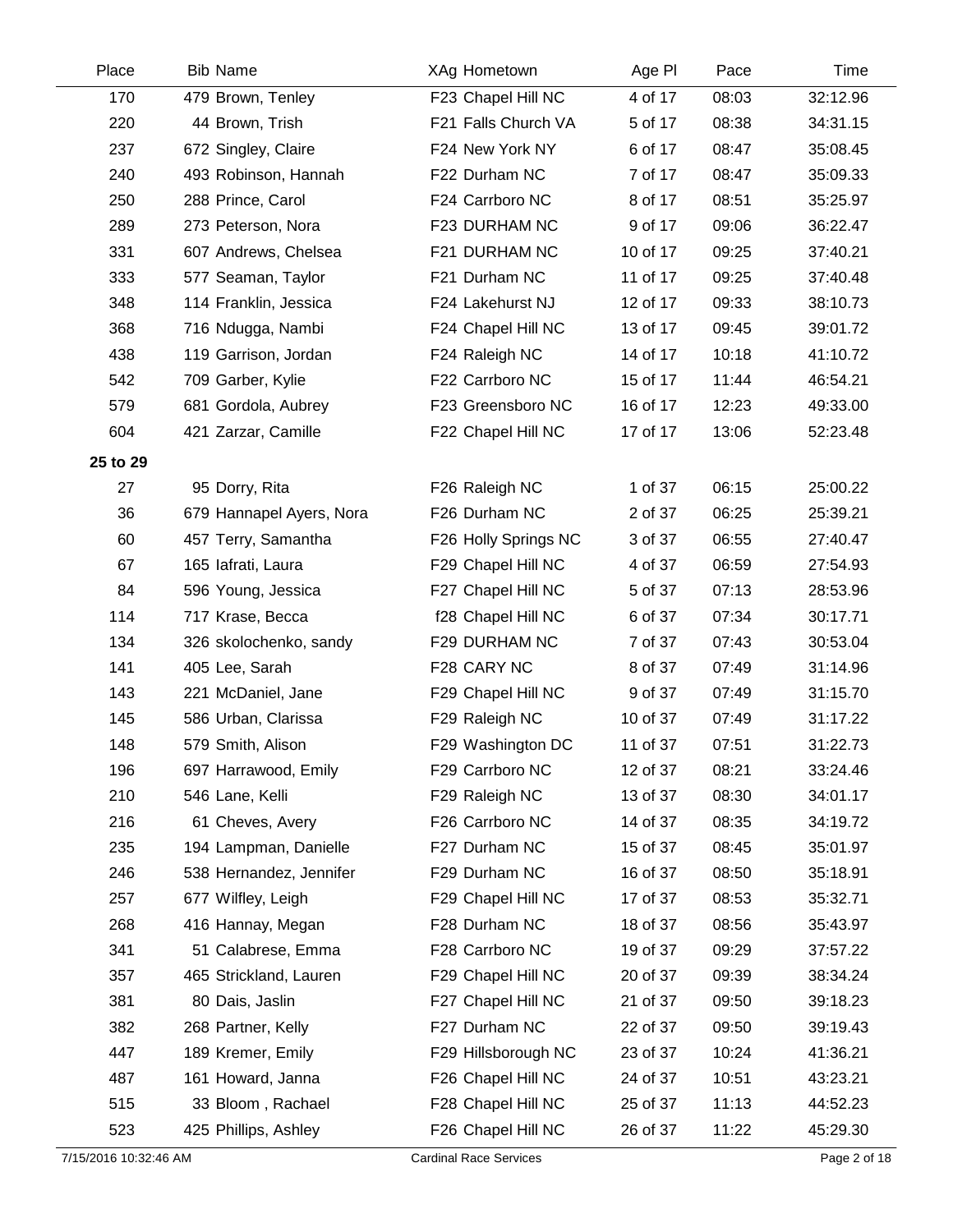| Place    | <b>Bib Name</b>         | XAg Hometown        | Age PI   | Pace  | Time        |
|----------|-------------------------|---------------------|----------|-------|-------------|
| 525      | 708 Leon, Hailey        | F26 Durham NC       | 27 of 37 | 11:23 | 45:32.95    |
| 534      | 394 Will, Anna          | F27 Mt. Pleasant SC | 28 of 37 | 11:35 | 46:21.46    |
| 536      | 245 Molet, Talitha      | F29 Garner NC       | 29 of 37 | 11:36 | 46:25.72    |
| 590      | 38 Brecher, Juliana     | F25 Chapel Hill NC  | 30 of 37 | 12:39 | 50:35.02    |
| 605      | 118 Garrison, Caroline  | F28 Washington DC   | 31 of 37 | 13:08 | 52:30.73    |
| 608      | 442 Gusmano, Sarah      | F29 Carrboro NC     | 32 of 37 | 13:11 | 52:45.65    |
| 611      | 399 Wilson, Michelle    | F29 DURHAM NC       | 33 of 37 | 13:17 | 53:07.50    |
| 614      | 181 Kelly, Elizabeth    | F26 Chapel Hill NC  | 34 of 37 | 13:34 | 54:16.24    |
| 617      | 393 Wice, Kelly         | F25 Carrboro NC     | 35 of 37 | 13:44 | 54:54.46    |
| 642      | 432 Murphy, Maura       | F28 Chapel Hill NC  | 36 of 37 | 15:27 | 01:01:46.47 |
| 650      | 486 Kenison, Christine  | F29 Carrboro NC     | 37 of 37 | 15:53 | 01:03:32.99 |
| 30 to 34 |                         |                     |          |       |             |
| 47       | 407 Chu, Jennifer       | F32 Chapel Hill NC  | 1 of 36  | 06:43 | 26:53.21    |
| 131      | 643 Grindheim, Jana     | F31 Carrboro NC     | 2 of 36  | 07:41 | 30:44.98    |
| 144      | 63 Chong, Pearlie       | F33 Chapel Hill NC  | 3 of 36  | 07:49 | 31:15.99    |
| 183      | 519 Dary, Cori          | F30 Durham NC       | 4 of 36  | 08:13 | 32:52.45    |
| 206      | 180 Kelly, Abby         | F31 Carrboro NC     | 5 of 36  | 08:29 | 33:55.71    |
| 212      | 737 Spichal, Maya       | F31 Chapel Hill NC  | 6 of 36  | 08:31 | 34:02.46    |
| 225      | 316 Settlemires, Ivy    | F30 Chapel Hill NC  | 7 of 36  | 08:41 | 34:43.71    |
| 236      | 614 Vinas, Sarah        | F34 Chapel Hill NC  | 8 of 36  | 08:46 | 35:02.21    |
| 259      | 163 Hurant, Carolina    | F34 Chapel Hill NC  | 9 of 36  | 08:54 | 35:35.22    |
| 269      | 183 King, Roxanne       | F30 Carrboro NC     | 10 of 36 | 08:56 | 35:43.99    |
| 276      | 413 Rosenfeld, Carol    | F33 DURHAM NC       | 11 of 36 | 09:01 | 36:02.97    |
| 290      | 595 Zevallos, Juliette  | F33 Chapel Hill NC  | 12 of 36 | 09:06 | 36:25.71    |
| 293      | 351 Storie, Hollie      | F32 Vilas NC        | 13 of 36 | 09:08 | 36:32.96    |
| 295      | 24 Barnes, Eileen       | F34 Durham NC       | 14 of 36 | 09:10 | 36:39.22    |
| 302      | 31 Bissmeyer, Hannah    | F32 Durham NC       | 15 of 36 | 09:12 | 36:49.21    |
| 336      | 198 Libby, Taylor       | F34 Carrboro NC     | 16 of 36 | 09:26 | 37:43.96    |
| 337      | 454 Nieman, Stephanie   | F32 Chapel Hill NC  | 17 of 36 | 09:27 | 37:49.72    |
| 383      | 296 Rogers, Catherine   | F32 Chapel Hill NC  | 18 of 36 | 09:50 | 39:20.21    |
| 411      | 703 Baumgarden, Tonja   | F34 Pittsboro NC    | 19 of 36 | 10:02 | 40:09.22    |
| 433      | 92 Dickinson, Theresa   | F32 Durham NC       | 20 of 36 | 10:16 | 41:02.21    |
| 441      | 547 Leganza, Alicia     | F30 Durham NC       | 21 of 36 | 10:18 | 41:13.73    |
| 442      | 450 Jacobson, Heather   | F34 Durham NC       | 22 of 36 | 10:19 | 41:14.48    |
| 456      | 520 Dickerson, Jordan   | F32 Cary NC         | 23 of 36 | 10:32 | 42:09.21    |
| 475      | 78 Cunningham, Jenny    | F31 Cary NC         | 24 of 36 | 10:42 | 42:49.22    |
| 476      | 220 McCurry, Alice      | F33 Efland NC       | 25 of 36 | 10:44 | 42:54.97    |
| 480      | 284 Potter, Lora        | F32 Chapel Hill NC  | 26 of 36 | 10:46 | 43:05.72    |
| 495      | 256 Nesbitt, AnnieLloyd | F33 Raleigh NC      | 27 of 36 | 10:59 | 43:55.22    |
| 506      | 502 Jones, Stephanie    | F32 Durham NC       | 28 of 36 | 11:08 | 44:32.97    |
| 514      | 695 Williams, Ashley    | F33 Durham NC       | 29 of 36 | 11:13 | 44:50.99    |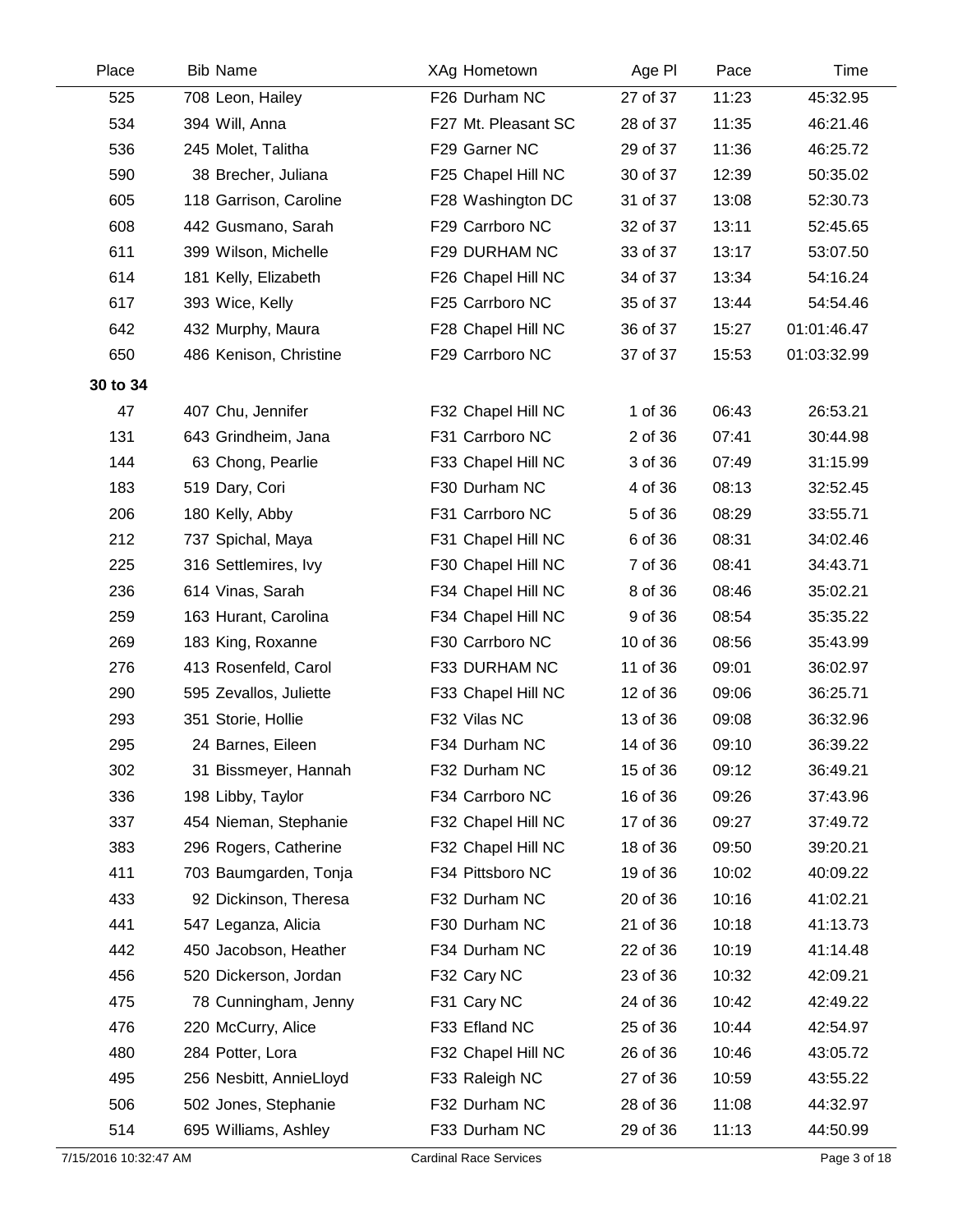| Place    | <b>Bib Name</b>           | XAg Hometown         | Age PI   | Pace  | Time        |
|----------|---------------------------|----------------------|----------|-------|-------------|
| 516      | 41 Brokob, Marlena        | F33 Pittsboro NC     | 30 of 36 | 11:13 | 44:53.20    |
| 553      | 255 Nelson, Sarah Beth    | F31 Chapel Hill NC   | 31 of 36 | 11:59 | 47:57.99    |
| 563      | 87 Deinert, Nicole        | F32 Durham NC        | 32 of 36 | 12:06 | 48:25.00    |
| 575      | 701 Wesche, Christine     | F31 Chapel Hill NC   | 33 of 36 | 12:19 | 49:16.88    |
| 613      | 642 Koenig, Tanya         | F32 Arlington VA     | 34 of 36 | 13:21 | 53:25.74    |
| 655      | 485 Pynaker, Nicole       | F34 Chapel Hill NC   | 35 of 36 | 16:15 | 01:05:00.64 |
| 662      | 468 Osbourne, Lauren      | F32 Carrboro NC      | 36 of 36 | 16:47 | 01:07:07.26 |
| 35 to 39 |                           |                      |          |       |             |
| 51       | 711 Welty, Susie          | F37 San Francisco CA | 1 of 62  | 06:48 | 27:11.46    |
| 75       | 675 Bowman, Natalie       | F38 Chapel Hill NC   | 2 of 62  | 07:04 | 28:17.71    |
| 81       | 222 McGeary, Andrea       | F37 Durham NC        | 3 of 62  | 07:12 | 28:46.70    |
| 118      | 100 Evans, Elizabeth      | F36 Chapel Hill NC   | 4 of 62  | 07:36 | 30:24.21    |
| 119      | 9 Amsbary, Jessica        | F37 Chapel Hill NC   | 5 of 62  | 07:36 | 30:25.46    |
| 124      | 663 Kolling-Perin, Sharon | F39 Carrboro NC      | 6 of 62  | 07:39 | 30:34.18    |
| 125      | 196 Leahy, Brooke         | F38 Durham NC        | 7 of 62  | 07:39 | 30:35.45    |
| 193      | 350 Stolka, Kristen       | F36 Carrboro NC      | 8 of 62  | 08:19 | 33:15.71    |
| 219      | 565 Painter, Kim          | F39 Chapel Hill NC   | 9 of 62  | 08:37 | 34:26.46    |
| 233      | 174 Judson, Erin          | F36 Chapel Hill NC   | 10 of 62 | 08:44 | 34:57.72    |
| 243      | 132 Griffin, Shauna       | F39 Chapel Hill NC   | 11 of 62 | 08:49 | 35:14.81    |
| 275      | 491 Petrin, Kerri         | F35 Chapel Hill NC   | 12 of 62 | 08:58 | 35:53.18    |
| 277      | 323 Short, Andrea         | F37 Cary NC          | 13 of 62 | 09:01 | 36:03.46    |
| 283      | 680 Garcia, Rhoda         | F35 Raleigh NC       | 14 of 62 | 09:05 | 36:18.46    |
| 284      | 576 Scott, Kate           | F37 Chapel Hill NC   | 15 of 62 | 09:05 | 36:20.47    |
| 296      | 696 Dibiase, Lauren       | F38 Durham NC        | 16 of 62 | 09:10 | 36:39.47    |
| 297      | 320 Sherman, Jennifer     | F35 Chapel Hill NC   | 17 of 62 | 09:10 | 36:39.96    |
| 306      | 275 Pierce, Kathleen      | F38 Carrboro NC      | 18 of 62 | 09:16 | 37:04.72    |
| 312      | 338 Smith Leissner, Robin | F39 Durham NC        | 19 of 62 | 09:18 | 37:12.71    |
| 320      | 253 Najera, Cristin       | F37 Durham NC        | 20 of 62 | 09:21 | 37:23.73    |
| 321      | 732 Salerno, Jessica      | F39 Chapel Hill NC   | 21 of 62 | 09:21 | 37:24.72    |
| 355      | 470 Fitzgerald, Abby      | F37 Chapel Hill NC   | 22 of 62 | 09:38 | 38:33.97    |
| 365      | 292 Ratner, Shana         | F36 Carrboro NC      | 23 of 62 | 09:42 | 38:47.46    |
| 391      | 518 Cross, Allyson        | F36 Chapel Hill NC   | 24 of 62 | 09:52 | 39:26.22    |
| 392      | 743 Swimm, Kelly          | F35 Chapel Hill NC   | 25 of 62 | 09:52 | 39:27.21    |
| 396      | 515 Collins, Ann          | F36 Carrboro NC      | 26 of 62 | 09:53 | 39:32.70    |
| 401      | 516 Cotter, Rachel        | F38 Chapel Hill NC   | 27 of 62 | 09:56 | 39:42.71    |
| 419      | 653 Andrade, Ineida       | F36 Boston MA        | 28 of 62 | 10:07 | 40:27.12    |
| 421      | 606 Larson, Anna          | F38 Durham NC        | 29 of 62 | 10:09 | 40:34.21    |
| 429      | 43 Broome, Lisa           | F35 Chapel Hill NC   | 30 of 62 | 10:13 | 40:52.97    |
| 430      | 311 Schmitt, Cali         | F35 Durham NC        | 31 of 62 | 10:14 | 40:56.80    |
| 431      | 369 Tosetto, Valeria      | F36 Durham NC        | 32 of 62 | 10:15 | 40:58.96    |
| 436      | 159 Hopper, Marie         | F36 Pittsboro NC     | 33 of 62 | 10:17 | 41:08.47    |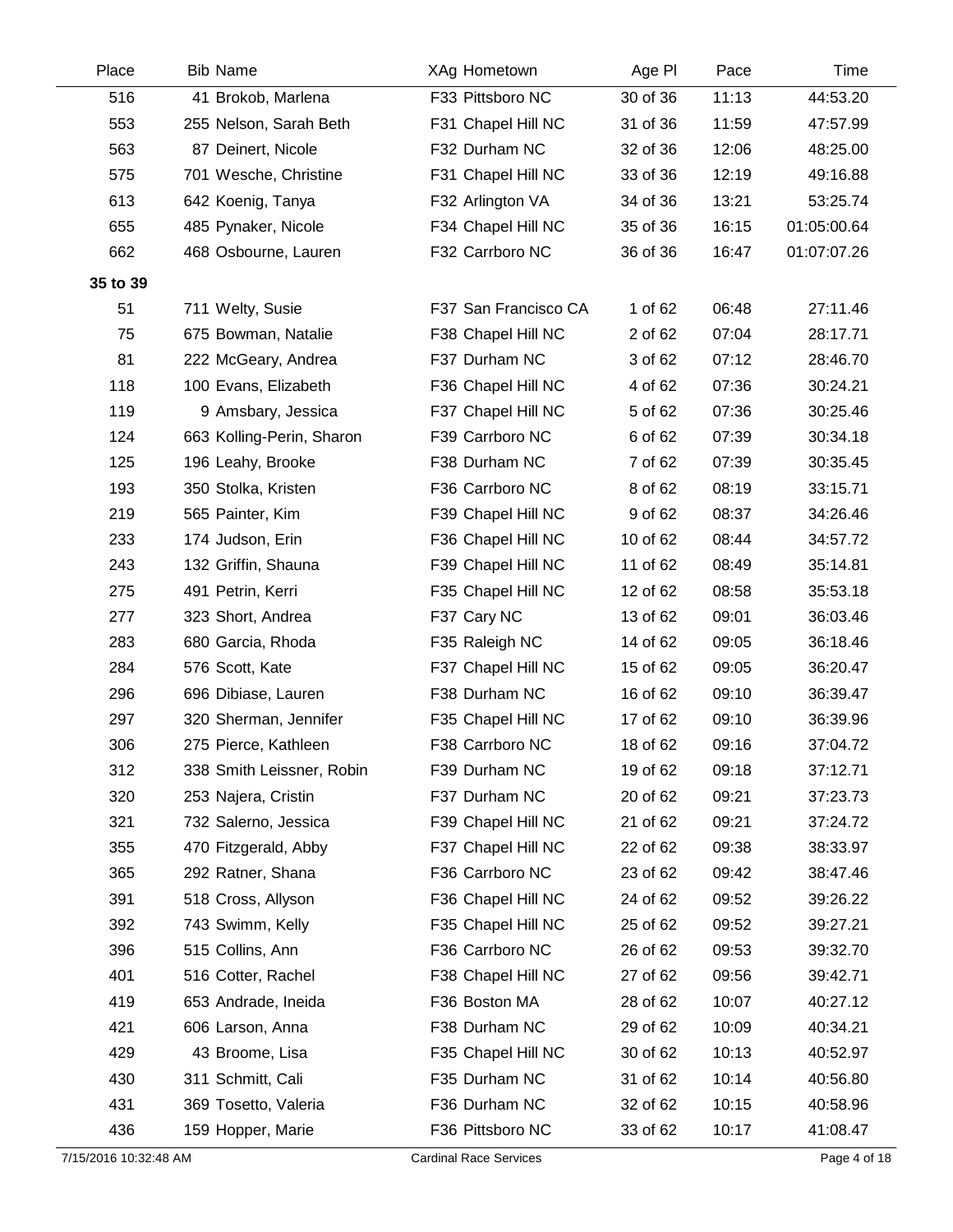| Place    | <b>Bib Name</b>               | XAg Hometown       | Age PI   | Pace  | Time        |
|----------|-------------------------------|--------------------|----------|-------|-------------|
| 437      | 264 Pait, Allison             | F38 Oak Ridge NC   | 34 of 62 | 10:17 | 41:08.47    |
| 440      | 445 Hanami, Erika             | F35 Chapel Hill NC | 35 of 62 | 10:18 | 41:12.46    |
| 450      | 390 Wessell, Sarah            | F39 Chapel Hill NC | 36 of 62 | 10:27 | 41:47.47    |
| 452      | 561 Murphy, Ann               | F37 Carrboro NC    | 37 of 62 | 10:27 | 41:48.97    |
| 454      | 409 Strick, Rebecca           | F37 Chapel Hill NC | 38 of 62 | 10:30 | 42:01.23    |
| 458      | 480 Costa, Allison            | F35 Durham NC      | 39 of 62 | 10:34 | 42:17.73    |
| 463      | 414 Belza, Kareen             | F39 Carrboro NC    | 40 of 62 | 10:36 | 42:24.72    |
| 471      | 360 Swinney, Felicia          | F35 Chapel Hill NC | 41 of 62 | 10:40 | 42:40.22    |
| 483      | 724 Yu-Su, Sherryl            | F39 Chapel Hill NC | 42 of 62 | 10:49 | 43:16.21    |
| 488      | 674 Byrd, Amber               | F36 Chapel Hill NC | 43 of 62 | 10:52 | 43:27.20    |
| 497      | 474 Irby, Crystal             | F36 Durham NC      | 44 of 62 | 11:01 | 44:04.47    |
| 502      | 356 Sullivan, Kate            | F39 Chapel Hill NC | 45 of 62 | 11:06 | 44:22.22    |
| 503      | 375 Vaughan, Emily            | F35 Cary NC        | 46 of 62 | 11:06 | 44:23.22    |
| 507      | 65 Clark, Catherine           | F39 Mebane NC      | 47 of 62 | 11:09 | 44:34.48    |
| 530      | 660 Frost, Elrina             | F38 Raleigh NC     | 48 of 62 | 11:32 | 46:06.96    |
| 539      | 496 Hayden, Elizabeth         | F37 Chapel Hill NC | 49 of 62 | 11:40 | 46:40.72    |
| 557      | 712 Allen, Regine             | f35 Durham NC      | 50 of 62 | 12:02 | 48:09.24    |
| 568      | 154 Hill, Jill Marie          | F37 Chapel Hill NC | 51 of 62 | 12:10 | 48:38.74    |
| 570      | 433 Dwyer, Caroline           | F36 Chapel Hill NC | 52 of 62 | 12:10 | 48:39.23    |
| 606      | 649 Hammel, Kacey             | F38 Carrboro NC    | 53 of 62 | 13:10 | 52:39.00    |
| 610      | 444 Hecimovich, Gabriella     | F39 Chapel Hill NC | 54 of 62 | 13:12 | 52:46.00    |
| 620      | 659 Erlien, Janna             | F36 Roanoke VA     | 55 of 62 | 14:08 | 56:32.75    |
| 636      | 344 Spear, Kristin            | F39 Carrboro NC    | 56 of 62 | 15:14 | 01:00:55.74 |
| 641      | 29 Bertok, Kathryn            | F38 Chapel Hill NC | 57 of 62 | 15:27 | 01:01:46.23 |
| 651      | 631 Wertley-Rotenberry, Julia | F35 Chapel Hill NC | 58 of 62 | 16:03 | 01:04:12.23 |
| 657      | 578 selinger, rachel          | F35 Chapel Hill NC | 59 of 62 | 16:16 | 01:05:03.50 |
| 664      | 34 Bono, Lisa                 | F35 Chapel Hill NC | 60 of 62 | 17:36 | 01:10:22.47 |
| 670      | 332 SLAVINSKY, Chrissy        | F37 Durham NC      | 61 of 62 | 18:36 | 01:14:25.76 |
| 672      | 430 Pawlowski, Erika          | F39 Durham NC      | 62 of 62 | 18:46 | 01:15:03.38 |
| 40 to 44 |                               |                    |          |       |             |
| 87       | 541 Hill, Laura               | F42 Chapel Hill NC | 1 of 53  | 07:19 | 29:16.92    |
| 146      | 585 Trout, Susan              | F42 Chapel Hill NC | 2 of 53  | 07:49 | 31:17.23    |
| 211      | 204 Lopez, Destiny            | F41 Carrboro NC    | 3 of 53  | 08:30 | 34:01.46    |
| 238      | 243 Mills, Tina               | F43 Pittsboro NC   | 4 of 53  | 08:47 | 35:08.69    |
| 258      | 728 Gravatt, Catherine        | F42 Chapel Hill NC | 5 of 53  | 08:54 | 35:34.46    |
| 265      | 722 Miller, Melissa           | F42 Chapel Hill NC | 6 of 53  | 08:56 | 35:42.23    |
| 266      | 613 Hirschman, Caitlin        | f44 Chapel Hill NC | 7 of 53  | 08:56 | 35:42.48    |
| 282      | 601 Simon, Abbe               | F43 Chapel Hill NC | 8 of 53  | 09:04 | 36:16.53    |
| 307      | 368 Thuesen, Sarah            | F43 Carrboro NC    | 9 of 53  | 09:16 | 37:04.97    |
| 313      | 150 Hecker, Lisa              | F40 Mebane NC      | 10 of 53 | 09:19 | 37:17.46    |
| 323      | 309 Schliebe, Kate            | F40 Pittsboro NC   | 11 of 53 | 09:22 | 37:27.02    |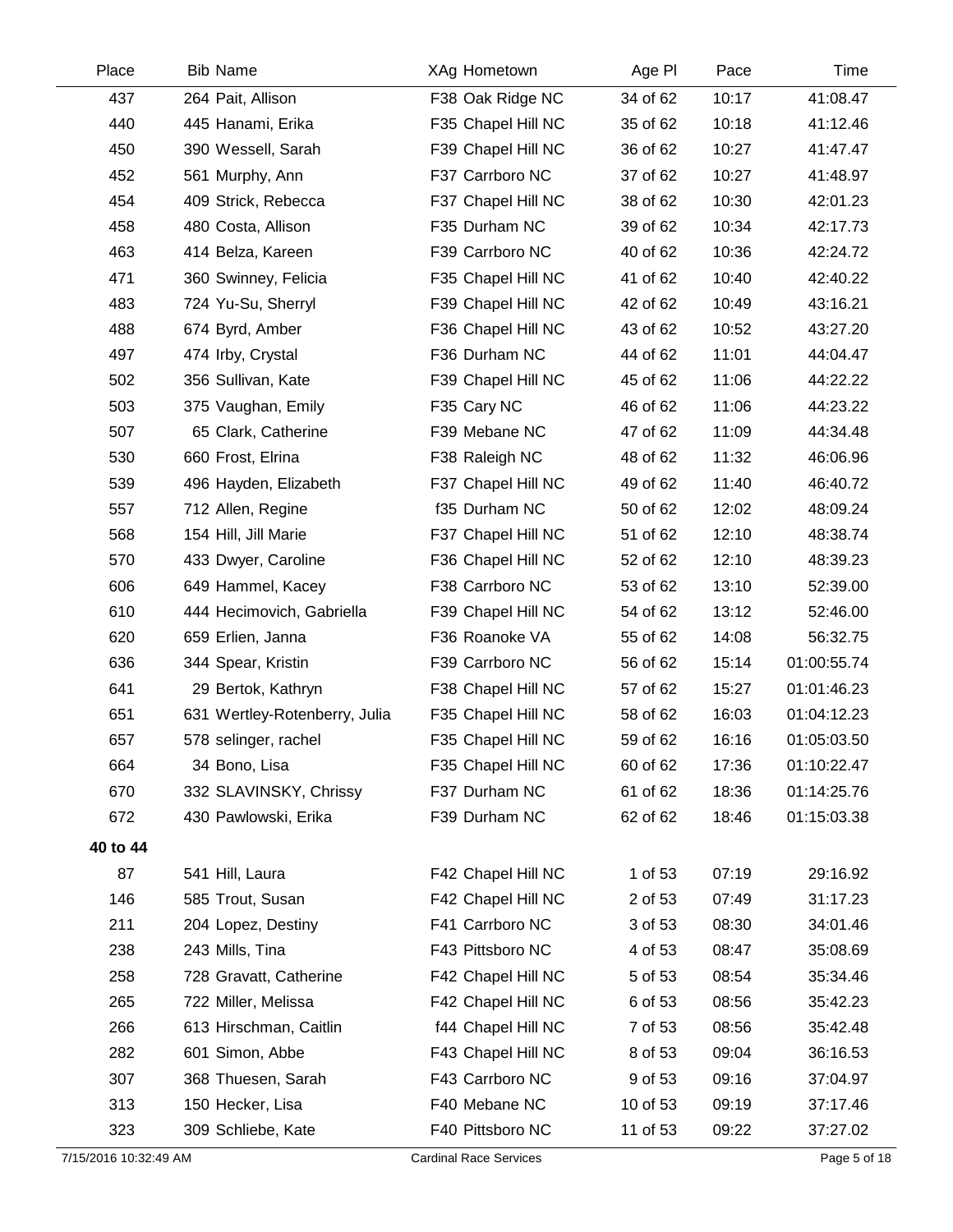| Place | <b>Bib Name</b>            | XAg Hometown        | Age PI   | Pace  | Time        |
|-------|----------------------------|---------------------|----------|-------|-------------|
| 329   | 494 Hanson, Margaret       | F42 Carrboro NC     | 12 of 53 | 09:25 | 37:39.96    |
| 332   | 636 Stein, Jaime           | F44 Chapel Hill NC  | 13 of 53 | 09:25 | 37:40.46    |
| 334   | 307 Sanoff, Hanna          | F41 Chapel Hill NC  | 14 of 53 | 09:26 | 37:43.20    |
| 338   | 667 McNaughton, Michelle   | F42 Chapel Hill NC  | 15 of 53 | 09:28 | 37:51.11    |
| 347   | 738 Morris, Ingrid         | F40 Carrboro NC     | 16 of 53 | 09:32 | 38:08.21    |
| 354   | 529 Glass-Steel, Christine | F41 Chapel Hill NC  | 17 of 53 | 09:38 | 38:32.48    |
| 358   | 598 Williams, Crystal      | F42 Durham NC       | 18 of 53 | 09:39 | 38:35.95    |
| 362   | 21 Barlow, Caroline        | F41 Pittsboro NC    | 19 of 53 | 09:41 | 38:45.42    |
| 379   | 346 Steinberg, Lynn        | F41 Chapel Hill NC  | 20 of 53 | 09:49 | 39:17.21    |
| 387   | 497 Ohletz, Jodi           | F41 Chapel Hill NC  | 21 of 53 | 09:51 | 39:23.80    |
| 389   | 25 Bauer, Dana             | F41 Durham NC       | 22 of 53 | 09:51 | 39:25.31    |
| 390   | 570 Porter, Tina           | F41 DURHAM NC       | 23 of 53 | 09:51 | 39:25.71    |
| 403   | 26 Baumler, Katherine      | F42 Chapel Hill NC  | 24 of 53 | 09:57 | 39:46.96    |
| 407   | 483 Yova, Frederique       | F43 Chapel Hill NC  | 25 of 53 | 10:00 | 39:59.99    |
| 412   | 599 Goolsby, Rachel        | F42 Pittsboro NC    | 26 of 53 | 10:03 | 40:10.17    |
| 426   | 246 Moore, Kristin         | F44 Durham NC       | 27 of 53 | 10:11 | 40:45.32    |
| 427   | 269 Patrick, Eileen        | F42 Apex NC         | 28 of 53 | 10:12 | 40:47.48    |
| 428   | 420 Thomas, Jill           | F44 DURHAM NC       | 29 of 53 | 10:13 | 40:51.46    |
| 439   | 489 Piontak, Corrie        | F40 Chapel Hill NC  | 30 of 53 | 10:18 | 41:11.73    |
| 455   | 82 Daugherty, Cynthia      | F42 Raleigh NC      | 31 of 53 | 10:32 | 42:09.20    |
| 468   | 238 Millard, Krista        | F43 Pittsboro NC    | 32 of 53 | 10:39 | 42:36.22    |
| 472   | 295 Ricker, Julie          | F40 Pittsboro NC    | 33 of 53 | 10:40 | 42:40.72    |
| 473   | 319 Shepherd, Jennifer     | F42 Hillsborough NC | 34 of 53 | 10:41 | 42:44.46    |
| 489   | 536 Haygood, Jennifer      | F41 Raleigh NC      | 35 of 53 | 10:52 | 43:27.72    |
| 493   | 411 Pollock, Kelly         | F44 Chapel Hill NC  | 36 of 53 | 10:57 | 43:49.71    |
| 527   | 473 Sathy, Viji            | F42 Chapel Hill NC  | 37 of 53 | 11:26 | 45:43.54    |
| 549   | 727 Geil, Melissa          | F41 Durham NC       | 38 of 53 | 11:52 | 47:28.74    |
| 550   | 15 Badanes, Lara           | F40 Raleigh NC      | 39 of 53 | 11:52 | 47:29.47    |
| 551   | 464 Caspin-wagner, Keren   | F43 Chapel Hill NC  | 40 of 53 | 11:54 | 47:34.24    |
| 559   | 475 Cox, Wendy             | F42 Durham NC       | 41 of 53 | 12:04 | 48:15.23    |
| 566   | 373 Vail, Anne             | F44 Chapel Hill NC  | 42 of 53 | 12:09 | 48:34.74    |
| 572   | 355 Strobel, Jennifer      | F42 Durham NC       | 43 of 53 | 12:11 | 48:43.99    |
| 576   | 101 Faccidomo, Sara        | F40 Chapel Hill NC  | 44 of 53 | 12:21 | 49:22.75    |
| 581   | 377 Verne, Jannice         | F41 Raleigh NC      | 45 of 53 | 12:29 | 49:54.50    |
| 586   | 28 Berner, Samantha        | F41 Raleigh NC      | 46 of 53 | 12:37 | 50:29.50    |
| 624   | 353 Strassel, Mary         | F40 Chapel Hill NC  | 47 of 53 | 14:27 | 57:48.00    |
| 639   | 451 Ferrell, Heather       | F41 CARY NC         | 48 of 53 | 15:25 | 01:01:40.68 |
| 640   | 449 Scott, Jewel           | F42 Durham NC       | 49 of 53 | 15:25 | 01:01:40.99 |
| 648   | 263 Paisner, Sara          | F43 Chapel Hill NC  | 50 of 53 | 15:49 | 01:03:16.74 |
| 667   | 392 West, Andrea           | F42 Columbia SC     | 51 of 53 | 18:15 | 01:12:58.94 |
| 669   | 429 Brown, Amy             | F44 Chapel Hill NC  | 52 of 53 | 18:35 | 01:14:21.98 |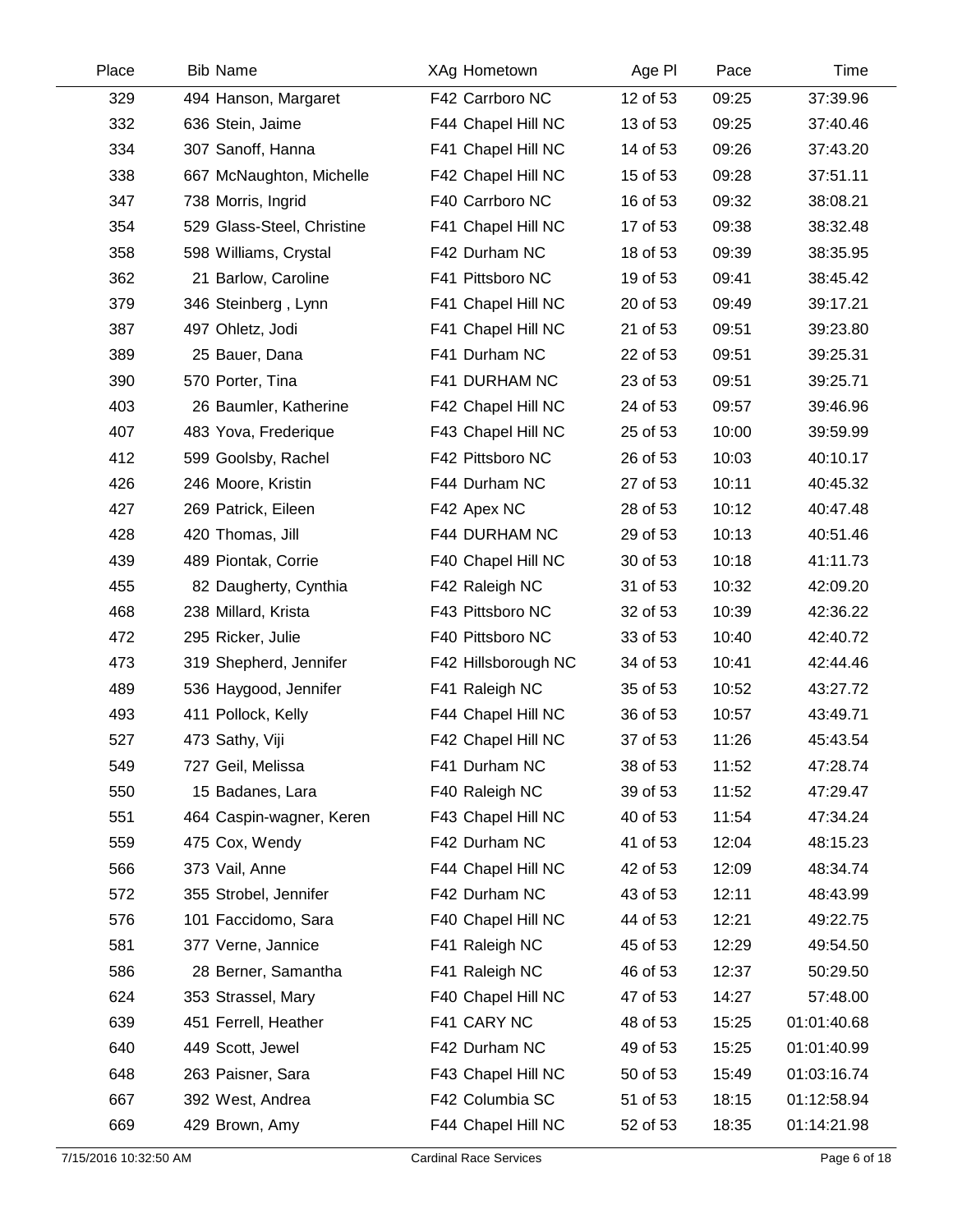| Place    | <b>Bib Name</b>               | XAg Hometown        | Age PI   | Pace  | Time        |
|----------|-------------------------------|---------------------|----------|-------|-------------|
| 678      | 492 Oconnor, Betsy            | F43 Carrboro NC     | 53 of 53 | 20:04 | 01:20:17.75 |
| 45 to 49 |                               |                     |          |       |             |
| 39       | 622 Kaiser, Nancy             | F45 DURHAM NC       | 1 of 44  | 06:31 | 26:03.09    |
| 48       | 553 mangarelli, caren         | F45 DURHAM NC       | 2 of 44  | 06:44 | 26:56.22    |
| 72       | 168 Jaspers, Ilona            | F47 Carrboro NC     | 3 of 44  | 07:02 | 28:07.46    |
| 77       | 321 Shofer, Sharon            | F47 Chapel Hill NC  | 4 of 44  | 07:06 | 28:24.23    |
| 101      | 131 Greengrass, Suzie         | F45 Cary NC         | 5 of 44  | 07:25 | 29:41.71    |
| 106      | 523 Eckermann-Ross, Christine | F48 Durham NC       | 6 of 44  | 07:30 | 30:00.96    |
| 169      | 85 Davis, Sonia               | F49 Chapel Hill NC  | 7 of 44  | 08:03 | 32:10.70    |
| 203      | 635 Gay, Michelle             | F46 Chapel Hill NC  | 8 of 44  | 08:27 | 33:48.45    |
| 205      | 742 Charney, Amy              | F47 Carrboro NC     | 9 of 44  | 08:29 | 33:55.22    |
| 218      | 389 Wessell, Laura            | F48 Hillsborough NC | 10 of 44 | 08:36 | 34:25.52    |
| 248      | 324 Shubert, Tiffany          | F46 Chapel Hill NC  | 11 of 44 | 08:50 | 35:20.47    |
| 253      | 512 Campbell, Jeness          | F46 Chapel Hill NC  | 12 of 44 | 08:52 | 35:27.97    |
| 272      | 362 Teitelbaum, Deb           | F48 Durham NC       | 13 of 44 | 08:56 | 35:45.47    |
| 287      | 191 Lacava, Gina              | F48 Chapel Hill NC  | 14 of 44 | 09:05 | 36:20.97    |
| 298      | 289 Raby, Judy                | F49 Chapel Hill NC  | 15 of 44 | 09:11 | 36:44.71    |
| 304      | 93 Donica, Kimberly           | F45 Chapel Hill NC  | 16 of 44 | 09:14 | 36:57.71    |
| 310      | 665 Copeland, Valerie         | F48 Chapel Hill NC  | 17 of 44 | 09:17 | 37:09.46    |
| 311      | 527 Gambill, Renee            | F45 Chapel Hill NC  | 18 of 44 | 09:18 | 37:11.97    |
| 324      | 560 Mouw, Sheri               | F48 Chapel Hill NC  | 19 of 44 | 09:22 | 37:29.47    |
| 352      | 186 Koziara, Tanya            | F45 Chapel Hill NC  | 20 of 44 | 09:36 | 38:24.21    |
| 394      | 664 Rath, Martha              | F45 Chapel Hill NC  | 21 of 44 | 09:53 | 39:31.48    |
| 413      | 385 Watterson, Carolyn        | F49 Pittsboro NC    | 22 of 44 | 10:03 | 40:11.22    |
| 422      | 434 Heine, Amy                | F49 Chapel Hill NC  | 23 of 44 | 10:09 | 40:37.97    |
| 434      | 580 Soto, Linda Carolina      | F48 Carrboro NC     | 24 of 44 | 10:16 | 41:05.21    |
| 445      | 683 Hackney, Loretta          | F47 Chapel Hill NC  | 25 of 44 | 10:22 | 41:27.71    |
| 449      | 604 Louder, Tawnya            | F45 Chapel Hill NC  | 26 of 44 | 10:27 | 41:46.71    |
| 459      | 704 Willis, Tina              | F45 Chapel Hill NC  | 27 of 44 | 10:35 | 42:20.15    |
| 465      | 633 French, Sally             | F46 Chapel Hill NC  | 28 of 44 | 10:37 | 42:28.46    |
| 470      | 589 Wahlstrom, Torey          | F47 Chapel Hill NC  | 29 of 44 | 10:40 | 42:39.74    |
| 478      | 669 Arnold, Jennifer          | F46 Chapel Hill NC  | 30 of 44 | 10:46 | 43:02.22    |
| 498      | 398 Williams, L               | F45 Chapel Hill NC  | 31 of 44 | 11:01 | 44:05.47    |
| 526      | 218 McCormick, Debbie         | F49 Chapel Hill NC  | 32 of 44 | 11:26 | 45:42.49    |
| 538      | 342 Spadavecchio, Gina        | F47 Chapel Hill NC  | 33 of 44 | 11:40 | 46:39.20    |
| 558      | 138 Hanson-Baldauf, Dana      | F46 Chapel Hill NC  | 34 of 44 | 12:04 | 48:14.48    |
| 560      | 86 Day, Laura                 | F45 Durham NC       | 35 of 44 | 12:04 | 48:15.48    |
| 577      | 440 Ferriter, Kristin         | F48 Chapel Hill NC  | 36 of 44 | 12:21 | 49:23.99    |
| 592      | 126 Gosselin, Tracy           | F45 Carrboro NC     | 37 of 44 | 12:43 | 50:53.28    |
| 594      | 270 Pavilonis, Helen          | F45 Durham NC       | 38 of 44 | 12:44 | 50:54.16    |
| 595      | 535 hansley, susie            | f46 Durham NC       | 39 of 44 | 12:44 | 50:57.52    |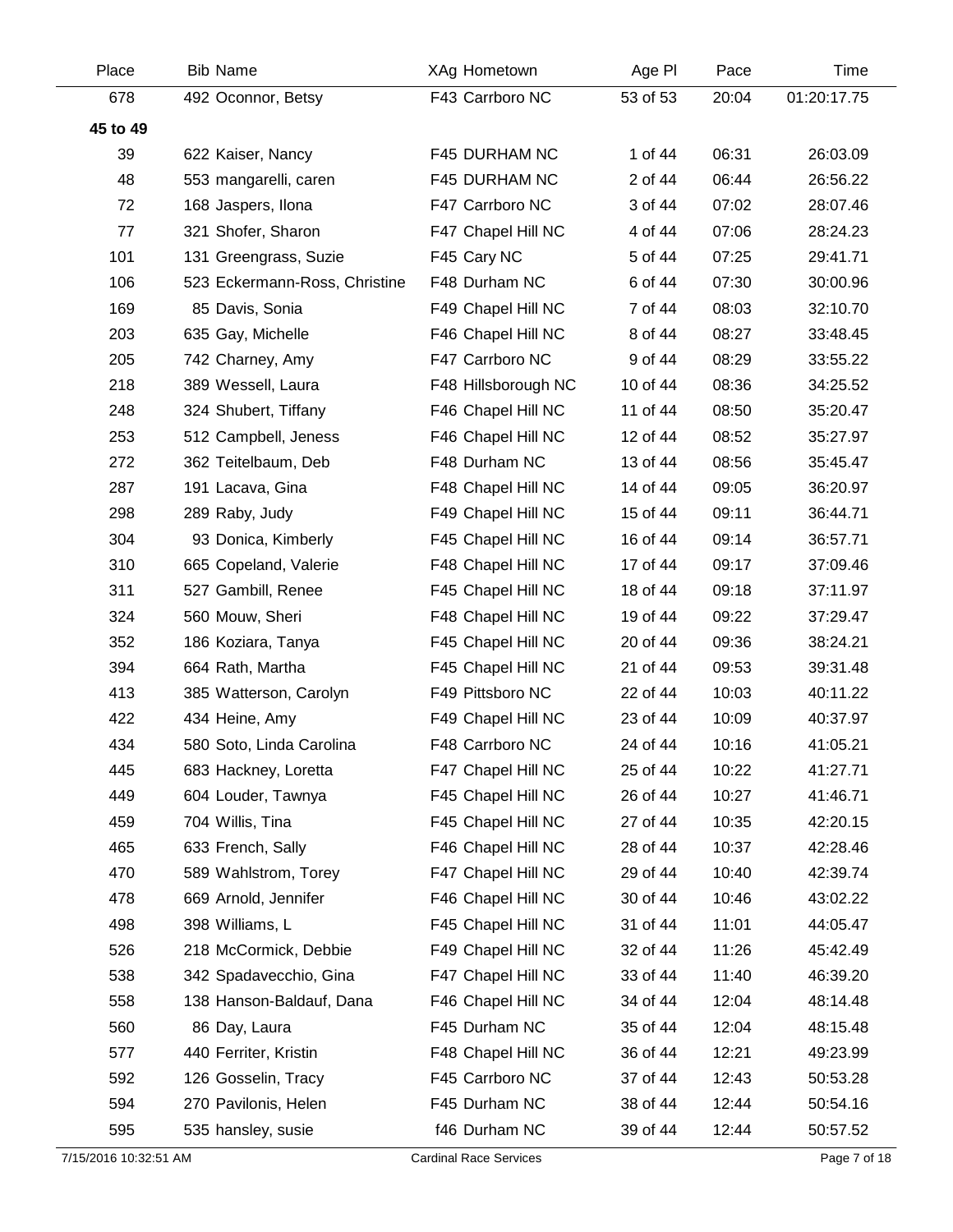| Place    | <b>Bib Name</b>              | XAg Hometown        | Age PI   | Pace  | Time        |
|----------|------------------------------|---------------------|----------|-------|-------------|
| 600      | 50 Cabrera, Rebeca           | F47 Durham NC       | 40 of 44 | 12:51 | 51:23.49    |
| 626      | 156 hodges, lynell           | f45 Durham NC       | 41 of 44 | 14:32 | 58:07.99    |
| 653      | 439 Simpson, Audra           | F49 Durham NC       | 42 of 44 | 16:11 | 01:04:43.24 |
| 660      | 18 Baird, Traci              | F45 Chapel Hill NC  | 43 of 44 | 16:34 | 01:06:16.73 |
| 673      | 423 Murphy, Leanna           | F48 Durham NC       | 44 of 44 | 19:19 | 01:17:16.00 |
| 50 to 54 |                              |                     |          |       |             |
| 116      | 410 Macdonald Gibson, Jackie | F51 Chapel Hill NC  | 1 of 38  | 07:35 | 30:19.95    |
| 127      | 209 Matera, Kathy            | F53 Chapel Hill NC  | 2 of 38  | 07:39 | 30:36.46    |
| 166      | 417 Weeks, Cyndy             | F52 Carrboro NC     | 3 of 38  | 08:02 | 32:06.96    |
| 179      | 242 Mills, Karin             | F50 Carrboro NC     | 4 of 38  | 08:08 | 32:33.96    |
| 187      | 513 Chesser, Susan           | F53 Durham NC       | 5 of 38  | 08:16 | 33:02.71    |
| 226      | 227 McKean, Anna             | F50 Glen Allen VA   | 6 of 38  | 08:41 | 34:45.47    |
| 228      | 184 Kinyamu, Harriet         | F51 Cary NC         | 7 of 38  | 08:42 | 34:49.96    |
| 241      | 499 Mulliken, Benedicte      | F51 CARY NC         | 8 of 38  | 08:48 | 35:11.71    |
| 267      | 144 Harwell, Jane            | F53 Carrboro NC     | 9 of 38  | 08:56 | 35:43.46    |
| 278      | 190 la via, maria            | f52 Chapel Hill NC  | 10 of 38 | 09:02 | 36:08.47    |
| 279      | 524 Elliott, Joanneke        | F52 Chapel Hill NC  | 11 of 38 | 09:03 | 36:10.71    |
| 303      | 562 Nason, Ellen             | F53 Chapel Hill NC  | 12 of 38 | 09:12 | 36:49.21    |
| 314      | 136 Guy, Cid                 | F53 Chapel Hill NC  | 13 of 38 | 09:19 | 37:17.48    |
| 327      | 175 Kadens, Marcia           | F53 Long Grove IL   | 14 of 38 | 09:24 | 37:36.46    |
| 330      | 618 gooden, dana             | F50 Hillsborough NC | 15 of 38 | 09:25 | 37:39.97    |
| 350      | 532 Grill, Julie             | F52 Chapel Hill NC  | 16 of 38 | 09:35 | 38:19.47    |
| 373      | 36 Bourne, Linda             | F52 Carrboro NC     | 17 of 38 | 09:47 | 39:07.21    |
| 380      | 294 Richardson, Julie        | F53 Chapel Hill NC  | 18 of 38 | 09:49 | 39:17.50    |
| 398      | 280 Plambeck, Sue            | F53 Princeton NJ    | 19 of 38 | 09:54 | 39:36.47    |
| 415      | 4 Alexander, Karen           | F51 Chapel Hill NC  | 20 of 38 | 10:03 | 40:13.22    |
| 423      | 406 Henningsen, Carrie       | F52 Snow Camp NC    | 21 of 38 | 10:10 | 40:38.21    |
| 448      | 611 Johnson, Jodie           | F52 Hillsborough NC | 22 of 38 | 10:27 | 41:46.27    |
| 477      | 176 Kankelfritz, Tessa       | F52 Hillsborough NC | 23 of 38 | 10:44 | 42:56.72    |
| 492      | 477 Clark, Karen             | F50 Chapel Hill NC  | 24 of 38 | 10:54 | 43:37.46    |
| 513      | 45 bunce, julie              | f51 Chapel Hill NC  | 25 of 38 | 11:12 | 44:49.74    |
| 520      | 431 Carpenter, Kimberly      | F51 Chapel Hill NC  | 26 of 38 | 11:22 | 45:27.69    |
| 522      | 146 Hawes, LaDeane           | F52 Chapel Hill NC  | 27 of 38 | 11:22 | 45:28.22    |
| 529      | 437 Schubert, Nancy          | F54 Chapel Hill NC  | 28 of 38 | 11:31 | 46:03.21    |
| 541      | 721 Mahoney, Chrysa          | F54 Chapel Hill NC  | 29 of 38 | 11:42 | 46:47.72    |
| 552      | 212 Matti, Clare             | F54 Durham NC       | 30 of 38 | 11:54 | 47:37.23    |
| 555      | 42 Brooks, Laura             | F52 Chapel Hill NC  | 31 of 38 | 12:02 | 48:07.74    |
| 564      | 609 Savasta-Kennedy, Maria   | F53 Chapel Hill NC  | 32 of 38 | 12:07 | 48:27.99    |
| 585      | 84 Davis, Juliana            | F53 Raleigh NC      | 33 of 38 | 12:37 | 50:27.50    |
| 593      | 279 Plambeck, Mary Ann       | F50 Hillsborough NC | 34 of 38 | 12:43 | 50:53.52    |
| 621      | 545 kohout, Melissa          | F50 Carrboro NC     | 35 of 38 | 14:19 | 57:15.23    |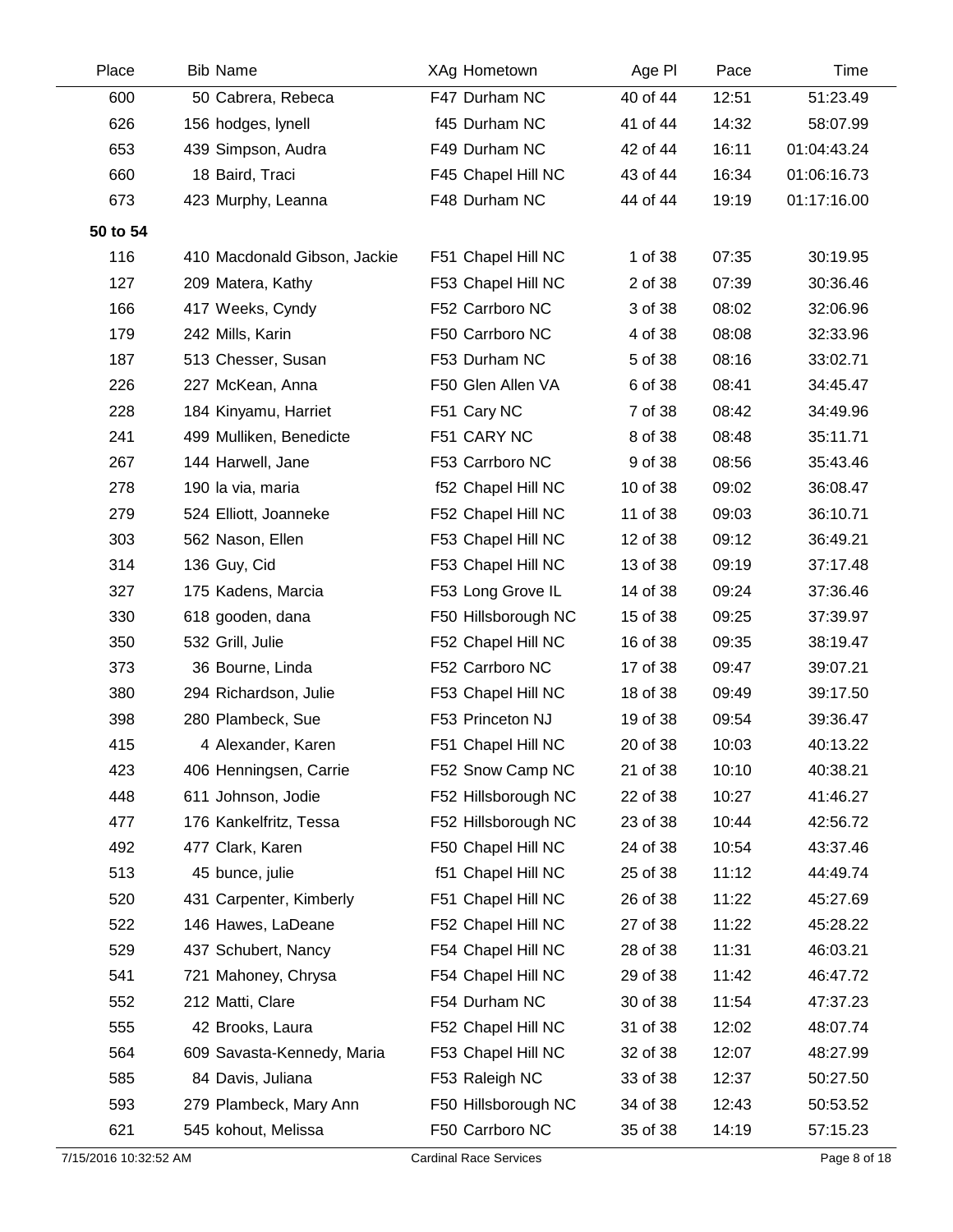| Place    | <b>Bib Name</b>             | XAg Hometown       | Age PI   | Pace  | Time        |
|----------|-----------------------------|--------------------|----------|-------|-------------|
| 627      | 505 Baca, Marne             | F50 Carrboro NC    | 36 of 38 | 14:35 | 58:19.22    |
| 630      | 428 Blevins, Lisa           | F53 CARY NC        | 37 of 38 | 14:55 | 59:41.24    |
| 643      | 629 Apperson, Karen         | F52 Chapel Hill NC | 38 of 38 | 15:27 | 01:01:46.99 |
| 55 to 59 |                             |                    |          |       |             |
| 147      | 725 Lebo, Dana              | F56 Chapel Hill NC | 1 of 19  | 07:50 | 31:20.21    |
| 190      | 662 McArdle, Jill           | F57 Chapel Hill NC | 2 of 19  | 08:17 | 33:09.21    |
| 221      | 197 Li, Vivian              | F58 Durham NC      | 3 of 19  | 08:39 | 34:35.71    |
| 262      | 251 Mullis, Robin           | F58 Carrboro NC    | 4 of 19  | 08:55 | 35:40.35    |
| 274      | 670 Singley, Catherine      | F56 Chapel Hill NC | 5 of 19  | 08:58 | 35:51.23    |
| 285      | 552 mandeville-long, anne   | f57 Chapel Hill NC | 6 of 19  | 09:05 | 36:20.71    |
| 395      | 66 Clark, Kelly             | F59 Chapel Hill NC | 7 of 19  | 09:53 | 39:31.71    |
| 416      | 481 Horton, Julie           | F59 Chapel Hill NC | 8 of 19  | 10:04 | 40:15.46    |
| 425      | 337 Smith, Laurie           | F59 Chapel Hill NC | 9 of 19  | 10:11 | 40:45.22    |
| 435      | 130 Greene, Deb             | F59 Chapel Hill NC | 10 of 19 | 10:17 | 41:06.45    |
| 443      | 158 Holloman, Edith         | F57 Chapel Hill NC | 11 of 19 | 10:19 | 41:14.49    |
| 490      | 300 Rosen, Maureen          | F59 Chapel Hill NC | 12 of 19 | 10:53 | 43:30.97    |
| 509      | 484 Schmidt, Ingrid         | F56 Chapel Hill NC | 13 of 19 | 11:09 | 44:36.47    |
| 532      | 182 Kimbell, Julie          | F55 Chapel Hill NC | 14 of 19 | 11:32 | 46:07.97    |
| 612      | 387 Webb, Kristi            | F59 Chapel Hill NC | 15 of 19 | 13:19 | 53:14.98    |
| 647      | 354 Strickland, Jennifer    | F55 Carrboro NC    | 16 of 19 | 15:45 | 01:02:58.23 |
| 654      | 79 Cunningham, Rose         | F58 Cary NC        | 17 of 19 | 16:15 | 01:05:00.51 |
| 656      | 371 Tsin, Judith            | F56 Chapel Hill NC | 18 of 19 | 16:16 | 01:05:03.02 |
| 675      | 448 Stell, Ronda            | F57 Durham NC      | 19 of 19 | 19:36 | 01:18:24.52 |
| 60 to 64 |                             |                    |          |       |             |
| 128      | 117 Gardner, Joanne         | F61 Chapel Hill NC | 1 of 17  | 07:40 | 30:40.72    |
| 340      | 714 Lekan, Deborah          | F61 Chapel Hill NC | 2 of 17  | 09:28 | 37:53.48    |
| 342      | 299 Rose, Peggy             | F60 Raleigh NC     | 3 of 17  | 09:30 | 37:58.95    |
| 402      | 366 Thorn, rosemary         | F61 Chapel Hill NC | 4 of 17  | 09:56 | 39:44.22    |
| 461      | 35 Boone, Joan              | F63 Efland NC      | 5 of 17  | 10:36 | 42:23.72    |
| 494      | 91 Dennis, Robin            | F61 Roswell GA     | 6 of 17  | 10:58 | 43:52.96    |
| 533      | 424 Gervais, Jocelyne       | F63 Durham NC      | 7 of 17  | 11:35 | 46:20.13    |
| 546      | 384 Walton, Carol           | F64 DURHAM NC      | 8 of 17  | 11:45 | 46:59.21    |
| 565      | 223 McHenry, Rebecca        | F61 Chapel Hill NC | 9 of 17  | 12:08 | 48:34.00    |
| 583      | 438 Sordean-mintzer, Andrea | F61 Chapel Hill NC | 10 of 17 | 12:35 | 50:18.51    |
| 584      | 75 Cowell, Leilani          | F60 Raleigh NC     | 11 of 17 | 12:37 | 50:27.26    |
| 598      | 395 Will, Carol             | F60 Mebane NC      | 12 of 17 | 12:50 | 51:20.26    |
| 601      | 200 Lieberum, Susan         | F61 Pittsboro NC   | 13 of 17 | 12:56 | 51:44.75    |
| 631      | 96 Drake, Susan             | F63 Chapel Hill NC | 14 of 17 | 14:55 | 59:41.48    |
| 652      | 335 SLAVINSKY, Jill         | F60 Durham NC      | 15 of 17 | 16:06 | 01:04:23.48 |
| 661      | 467 Paige, Jan              | F63 Carrboro NC    | 16 of 17 | 16:47 | 01:07:07.25 |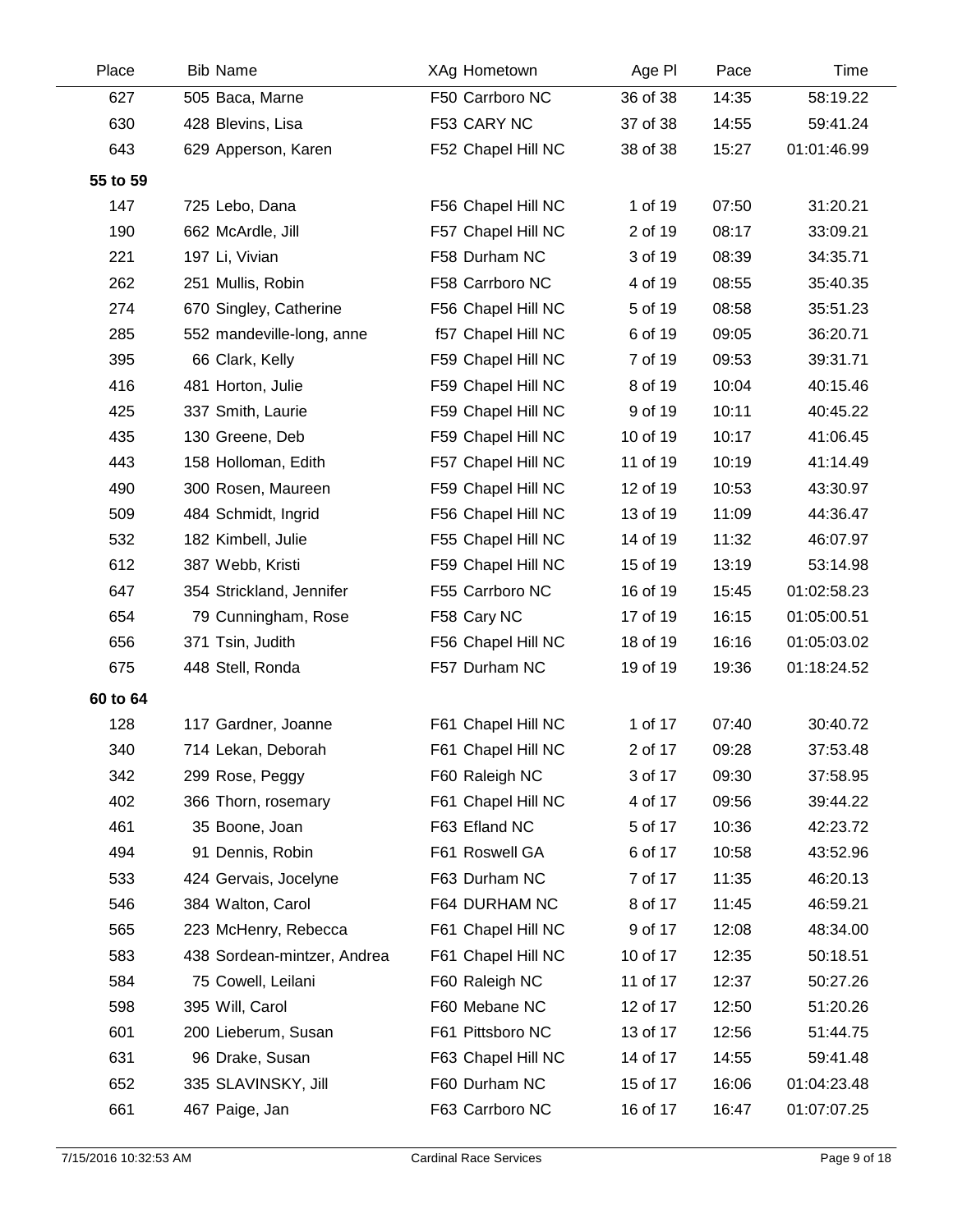| Place    | <b>Bib Name</b>          | XAg Hometown        | Age PI     | Pace  | Time        |
|----------|--------------------------|---------------------|------------|-------|-------------|
| 666      | 334 Slavinsky, Fran      | F60 Durham NC       | 17 of 17   | 17:44 | 01:10:55.23 |
| 65 to 69 |                          |                     |            |       |             |
| 339      | 698 Holder, Kaye         | F66 Raleigh NC      | 1 of 9     | 09:28 | 37:53.21    |
| 496      | 327 Skrzynia, Cecile     | F68 Chapel Hill NC  | 2 of 9     | 11:01 | 44:04.21    |
| 537      | 632 Baker, Lynda         | F65 Chapel Hill NC  | 3 of 9     | 11:39 | 46:34.22    |
| 561      | 147 Haywood, Marion      | F69 Chapel Hill NC  | 4 of 9     | 12:04 | 48:16.24    |
| 574      | 435 Spang, Barb          | F68 Chapel Hill NC  | 5 of 9     | 12:15 | 48:58.24    |
| 616      | 487 Chiesa, Cathryn      | F65 Chapel Hill NC  | 6 of 9     | 13:41 | 54:45.23    |
| 622      | 258 OBrien, Lynne        | F65 Carrboro NC     | 7 of 9     | 14:22 | 57:29.25    |
| 658      | 572 Rose, Cindy          | F65 Chapel Hill NC  | 8 of 9     | 16:19 | 01:05:15.99 |
| 674      | 453 Ferrell, Barbara     | F65 Cary NC         | 9 of 9     | 19:19 | 01:17:17.27 |
| 70 to 74 |                          |                     |            |       |             |
| 676      | 140 Harris, Mildred      | F72 Chapel Hill NC  | $1$ of $1$ | 20:04 | 01:20:15.76 |
| 75 to 79 |                          |                     |            |       |             |
| 567      | 297 Roggenbuck, Sharon   | F77 Hillsborough NC | 1 of $2$   | 12:09 | 48:35.73    |
| 618      | 554 McKown, Mary         | F75 Chapel Hill NC  | 2 of 2     | 13:54 | 55:34.94    |
| M        |                          |                     |            |       |             |
| 5 to 9   |                          |                     |            |       |             |
| 244      | 339 Soher, Patrick       | M8 Chapel Hill NC   | 1 of $4$   | 08:49 | 35:17.67    |
| 367      | 81 Dalva-Baird, Zachary  | M9 Chapel Hill NC   | 2 of 4     | 09:45 | 39:00.47    |
| 510      | 110 Fish, Michael        | M5 Chapel Hill NC   | 3 of 4     | 11:11 | 44:45.23    |
| 632      | 202 Litchfield, Tennyson | M6 Carrboro NC      | 4 of 4     | 14:59 | 59:54.23    |
| 10 to 14 |                          |                     |            |       |             |
| 24       | 692 Haughton, Timothy    | M14 Chapel Hill NC  | 1 of 14    | 06:06 | 24:23.96    |
| 34       | 559 Motley, Griffin      | M14 Carrboro NC     | 2 of 14    | 06:24 | 25:35.00    |
| 46       | 103 Farrell, Irish       | M13 Chapel Hill NC  | 3 of 14    | 06:43 | 26:51.21    |
| 52       | 210 Matischak, Kalvin    | M14 Carrboro NC     | 4 of 14    | 06:49 | 27:15.83    |
| 70       | 693 Haughton, Joshua     | M14 Chapel Hill NC  | 5 of 14    | 07:01 | 28:03.76    |
| 89       | 115 Frei, Tim            | M14 Chapel Hill NC  | 6 of 14    | 07:21 | 29:23.69    |
| 162      | 500 Astrachan, Adam      | M14 Chapel Hill NC  | 7 of 14    | 08:00 | 32:01.96    |
| 171      | 531 Granados, Nicholas   | M13 Carrboro NC     | 8 of 14    | 08:05 | 32:18.22    |
| 261      | 741 Godfrey, Logan       | M11 Chapel Hill NC  | 9 of 14    | 08:55 | 35:39.42    |
| 316      | 304 Rubinas, Patrick     | M12 Pittsboro NC    | 10 of 14   | 09:20 | 37:18.99    |
| 370      | 543 kauftheil, ari       | m13 Chapel Hill NC  | 11 of 14   | 09:46 | 39:04.95    |
| 499      | 739 Morris, Chris        | M11 Carrboro NC     | 12 of 14   | 11:04 | 44:15.97    |
| 508      | 235 Mendlovitz, Harry    | M10 Chapel Hill NC  | 13 of 14   | 11:09 | 44:35.23    |
| 634      | 57 Carter, Sam           | M11 Chapel Hill NC  | 14 of 14   | 15:05 | 01:00:19.74 |
| 15 to 19 |                          |                     |            |       |             |
| 3        | 702 Ready, Ethan         | M18 Chapel Hill NC  | 1 of 15    | 05:30 | 21:59.96    |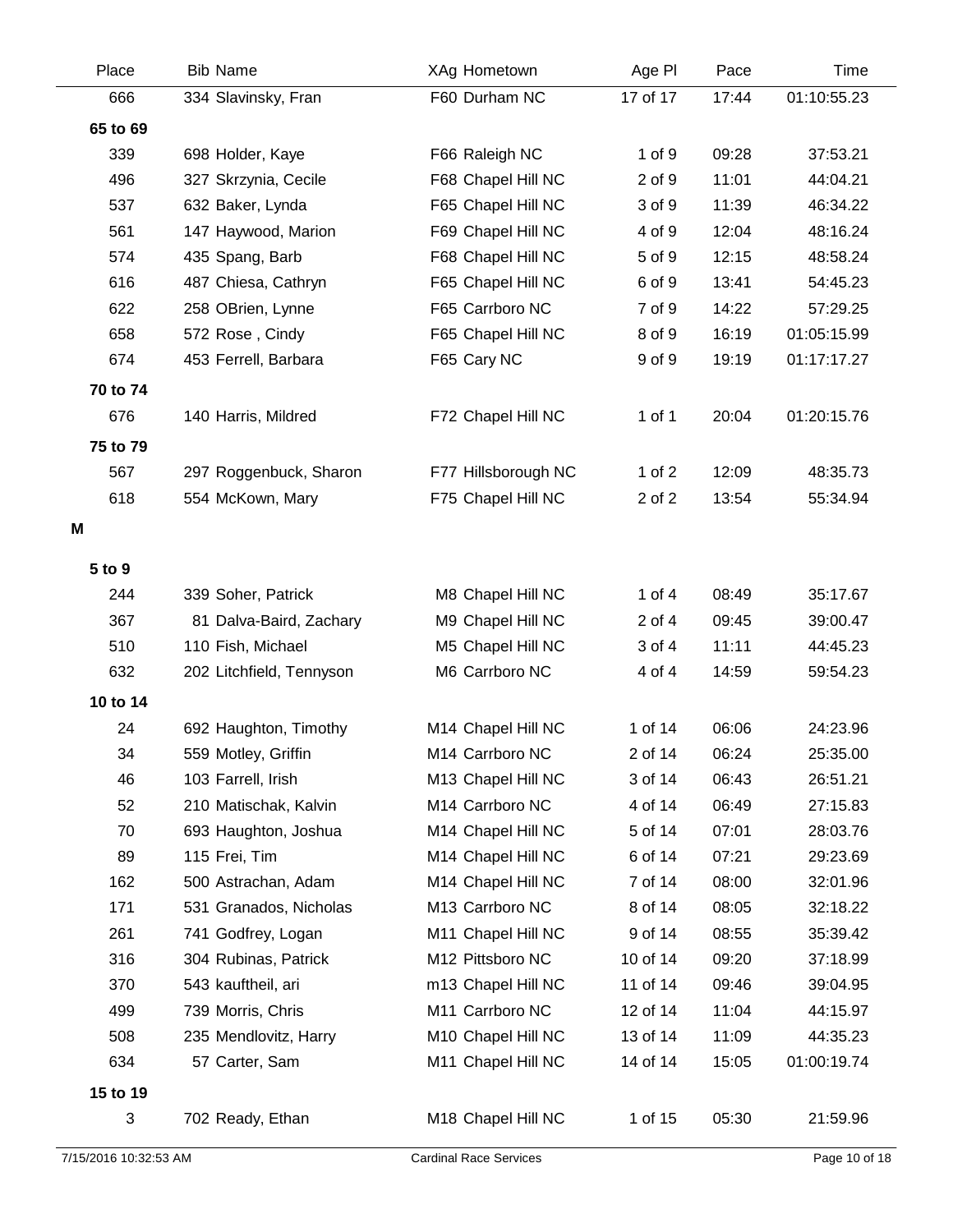| Place          | <b>Bib Name</b>         | XAg Hometown        | Age PI   | Pace  | Time     |
|----------------|-------------------------|---------------------|----------|-------|----------|
| 11             | 12 Arney, Mike          | M18 DURHAM NC       | 2 of 15  | 05:43 | 22:51.71 |
| 12             | 514 Clabo, James        | M15 Carrboro NC     | 3 of 15  | 05:44 | 22:57.21 |
| 14             | 730 Ovenden, Ian        | M18 DURHAM NC       | 4 of 15  | 05:50 | 23:20.46 |
| 15             | 124 Goldman, Ethan      | m16 Chapel Hill NC  | 5 of 15  | 05:54 | 23:36.22 |
| 18             | 128 Graden, Joseph      | M17 Chapel Hill NC  | 6 of 15  | 05:58 | 23:51.22 |
| 19             | 620 Kmiec, Harry        | M17 Chapel Hill NC  | 7 of 15  | 05:58 | 23:54.00 |
| 35             | 64 Christensen, Brock   | M17 DURHAM NC       | 8 of 15  | 06:24 | 25:36.21 |
| 54             | 509 Board, Anthony      | M17 DURHAM NC       | 9 of 15  | 06:50 | 27:19.96 |
| 65             | 592 Whitt, Ronald       | M17 Stem NC         | 10 of 15 | 06:57 | 27:48.71 |
| 71             | 676 Mubarak, Ibrahim    | M15 DURHAM NC       | 11 of 15 | 07:01 | 28:05.46 |
| 136            | 639 Hickerson, Jacob    | M15 Chapel Hill NC  | 12 of 15 | 07:45 | 31:00.51 |
| 177            | 624 Banks, Colin        | M17 Darien CT       | 13 of 15 | 08:06 | 32:24.71 |
| 479            | 55 Carter, Chris        | M16 Chapel Hill NC  | 14 of 15 | 10:46 | 43:03.78 |
| 588            | 303 Roush, Tyler        | M19 Chapel Hill NC  | 15 of 15 | 12:38 | 50:32.98 |
| 20 to 24       |                         |                     |          |       |          |
| $\overline{c}$ | 462 Bezdek, Sean        | M23 Carrboro NC     | 1 of 7   | 05:16 | 21:02.21 |
| 153            | 699 Burton, Brandon     | M24 Mebane NC       | 2 of 7   | 07:52 | 31:29.60 |
| 168            | 187 Kramer, Andrew      | M23 CARY NC         | 3 of 7   | 08:02 | 32:08.96 |
| 224            | 498 Saleh, Mohamad      | M22 Durham NC       | 4 of 7   | 08:41 | 34:42.46 |
| 294            | 148 Hayworth, Aaron     | M24 Chapel Hill NC  | 5 of 7   | 09:09 | 36:35.25 |
| 349            | 7 Alston, Kwame         | M22 Carrboro NC     | 6 of 7   | 09:34 | 38:14.71 |
| 505            | 682 Powell, Tedarryl    | M23 Greensboro NC   | 7 of 7   | 11:07 | 44:26.73 |
| 25 to 29       |                         |                     |          |       |          |
| 1              | 455 Montclair, Sam      | M25 DURHAM NC       | 1 of 19  | 05:13 | 20:50.21 |
| 7              | 231 McLeod, Timothy     | M29 Durham NC       | 2 of 19  | 05:37 | 22:27.35 |
| 20             | 482 Miller, Adam        | M29 Durham NC       | 3 of 19  | 05:59 | 23:55.63 |
| 31             | 54 Carr, Robert         | M28 Chapel Hill NC  | 4 of 19  | 06:21 | 25:23.22 |
| 49             | 458 Stafford, Jordan    | M29 Chapel Hill NC  | 5 of 19  | 06:47 | 27:09.51 |
| 50             | 564 Ousley, James       | M27 Raleigh NC      | 6 of 19  | 06:48 | 27:10.97 |
| 59             | 460 Rogers, Eric        | M29 Carrboro NC     | 7 of 19  | 06:55 | 27:38.74 |
| 107            | 646 Hart, Robert E      | M28 Chapel Hill NC  | 8 of 19  | 07:31 | 30:03.96 |
| 115            | 718 Krase, Niza         | M29 Chapel Hill NC  | 9 of 19  | 07:34 | 30:17.96 |
| 155            | 690 Brown, Daniel       | M29 Carrboro NC     | 10 of 19 | 07:54 | 31:35.22 |
| 201            | 563 Ortez, Mateo        | M29 Carrboro NC     | 11 of 19 | 08:25 | 33:41.14 |
| 202            | 661 Mcdaniel, Marcus    | M29 Chapel Hill NC  | 12 of 19 | 08:27 | 33:47.63 |
| 292            | 185 Knight, Stewart     | M28 Washington DC   | 13 of 19 | 09:08 | 36:31.21 |
| 356            | 466 Pomer, Alex         | M29 Chapel Hill NC  | 14 of 19 | 09:39 | 38:34.21 |
| 388            | 345 Statts, Robert      | M28 Chapel Hill NC  | 15 of 19 | 09:51 | 39:23.96 |
| 446            | 188 Kremer, Chris       | M29 Hillsborough NC | 16 of 19 | 10:24 | 41:35.23 |
| 466            | 277 Plambeck, Christian | M25 Princeton NJ    | 17 of 19 | 10:38 | 42:32.71 |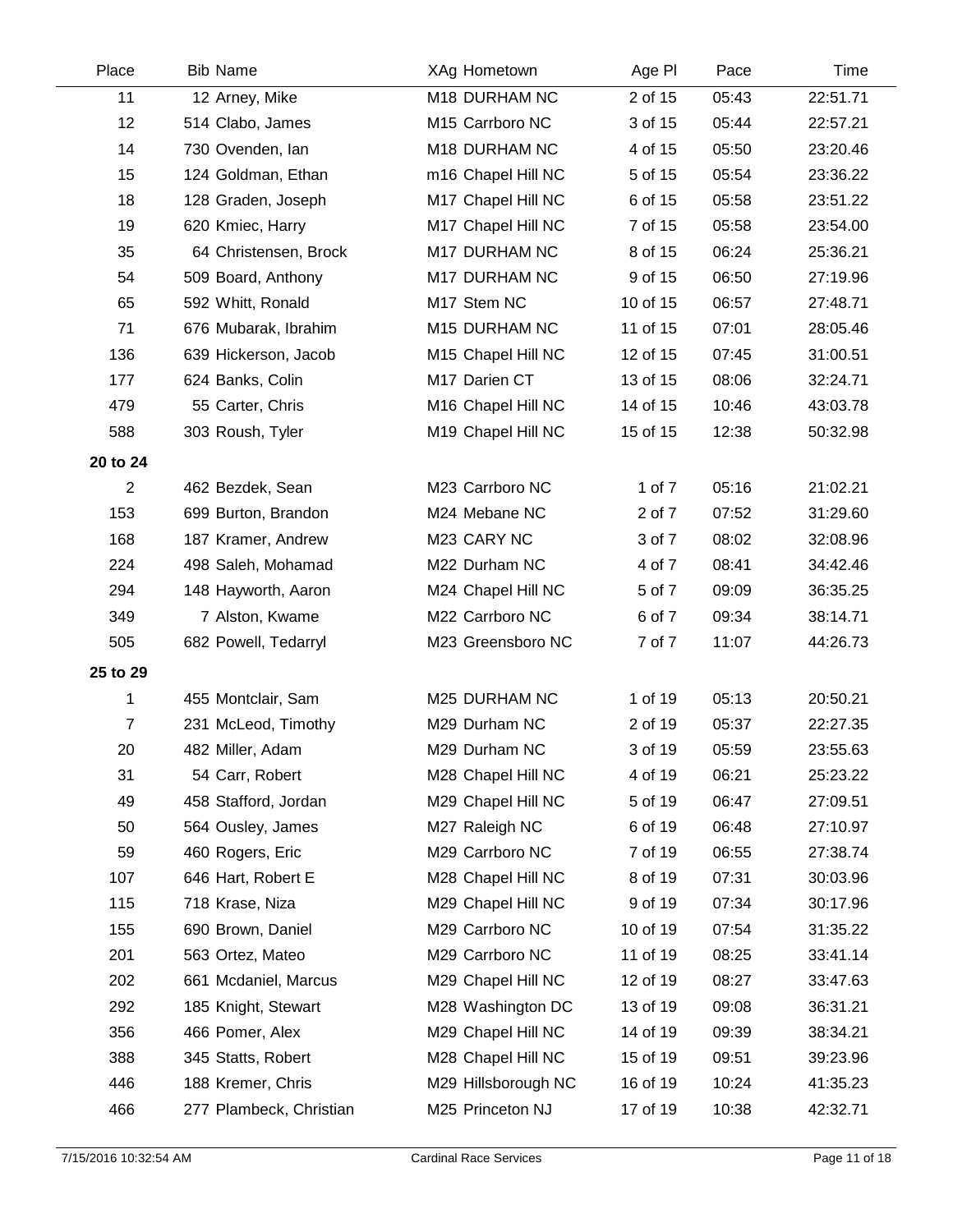| Place    | <b>Bib Name</b>         | XAg Hometown       | Age PI   | Pace  | Time        |
|----------|-------------------------|--------------------|----------|-------|-------------|
| 481      | 734 Storrow, Lee        | M27 Chapel Hill NC | 18 of 19 | 10:47 | 43:09.97    |
| 663      | 654 Bono, Anthony       | M26 Miami FL       | 19 of 19 | 17:35 | 01:10:21.91 |
| 30 to 34 |                         |                    |          |       |             |
| 5        | 740 Talhelm, Alan       | M34 DURHAM NC      | 1 of 23  | 05:33 | 22:10.72    |
| 6        | 170 Johnson, Tyler      | M32 Durham NC      | 2 of 23  | 05:36 | 22:25.21    |
| 8        | 271 Pearson, Alex       | M31 Hummelstown PA | 3 of 23  | 05:37 | 22:27.96    |
| 9        | 13 Askey, Billy         | M33 Durham NC      | 4 of 23  | 05:39 | 22:35.46    |
| 13       | 544 Knight, Stephen     | M30 Durham NC      | 5 of 23  | 05:47 | 23:07.21    |
| 16       | 225 McIver, Andrew      | M34 Durham NC      | 6 of 23  | 05:55 | 23:38.96    |
| 22       | 495 Smith, Jonathan     | M34 Apex NC        | 7 of 23  | 06:01 | 24:02.96    |
| 25       | 504 Ayers, Brandon      | M32 Carrboro NC    | 8 of 23  | 06:12 | 24:46.21    |
| 32       | 367 Thorn, Russell      | M31 Chapel Hill NC | 9 of 23  | 06:23 | 25:33.22    |
| 44       | 412 Viventi, Jonathan   | M34 DURHAM NC      | 10 of 23 | 06:41 | 26:44.71    |
| 80       | 16 Bader, Matthew       | M33 Durham NC      | 11 of 23 | 07:11 | 28:44.23    |
| 85       | 555 McMains, Jason      | M32 Durham NC      | 12 of 23 | 07:15 | 29:01.46    |
| 96       | 634 Cruz, Jorge         | M30 Carrboro NC    | 13 of 23 | 07:23 | 29:33.46    |
| 139      | 537 Hemelt, Steve       | M34 Carrboro NC    | 14 of 23 | 07:47 | 31:09.47    |
| 152      | 203 Lobonc, Andy        | M32 Cary NC        | 15 of 23 | 07:52 | 31:26.96    |
| 172      | 137 Hall, Jonathan      | M32 Chapel Hill NC | 16 of 23 | 08:06 | 32:22.21    |
| 191      | 593 Williamson, Michael | M34 Garner NC      | 17 of 23 | 08:18 | 33:10.95    |
| 229      | 90 Dennis, Reed         | M32 Goldsboro NC   | 18 of 23 | 08:43 | 34:50.71    |
| 255      | 678 Wilfley, Ross       | M31 Chapel Hill NC | 19 of 23 | 08:53 | 35:32.22    |
| 371      | 67 Clemons, Jeffrey     | M33 Chapel Hill NC | 20 of 23 | 09:46 | 39:04.96    |
| 491      | 20 Barkhurst, David     | M33 Durham NC      | 21 of 23 | 10:54 | 43:35.44    |
| 548      | 476 Ocasio, Victor      | M30 Durham NC      | 22 of 23 | 11:49 | 47:17.71    |
| 609      | 427 Jones, Mike         | M31 Carrboro NC    | 23 of 23 | 13:11 | 52:45.87    |
| 35 to 39 |                         |                    |          |       |             |
| 4        | 106 Finlay, Gavin       | M36 DURHAM NC      | 1 of 49  | 05:32 | 22:07.45    |
| 10       | 713 Thirumurthy, Harsha | M39 Chapel Hill NC | 2 of 49  | 05:42 | 22:47.70    |
| 21       | 469 Osbourne, James     | M35 Carrboro NC    | 3 of 49  | 06:00 | 24:00.71    |
| 30       | 551 Madaminov, Adilbek  | M38 Durham NC      | 4 of 49  | 06:21 | 25:22.46    |
| 38       | 193 Lam, Yik            | M35 Carrboro NC    | 5 of 49  | 06:29 | 25:56.72    |
| 40       | 404 Lowry, Joshua       | M38 Morrisville NC | 6 of 49  | 06:32 | 26:09.71    |
| 43       | 322 Short, Adam         | M39 Cary NC        | 7 of 49  | 06:40 | 26:41.94    |
| 53       | 145 Hassin, Bryan       | M37 Chapel Hill NC | 8 of 49  | 06:49 | 27:16.47    |
| 55       | 152 Higgins, Josh       | M39 Chapel Hill NC | 9 of 49  | 06:51 | 27:24.72    |
| 56       | 550 MacKay, Douglas     | M37 Carrboro NC    | 10 of 49 | 06:53 | 27:30.47    |
| 58       | 745 Van Slyke, Adam     | M38 Carrboro NC    | 11 of 49 | 06:55 | 27:38.56    |
| 68       | 648 Bulleri, Michael    | M38 Chapel Hill NC | 12 of 49 | 07:00 | 27:58.21    |
| 69       | 376 Verdirame, Justin   | M37 Durham NC      | 13 of 49 | 07:00 | 28:01.54    |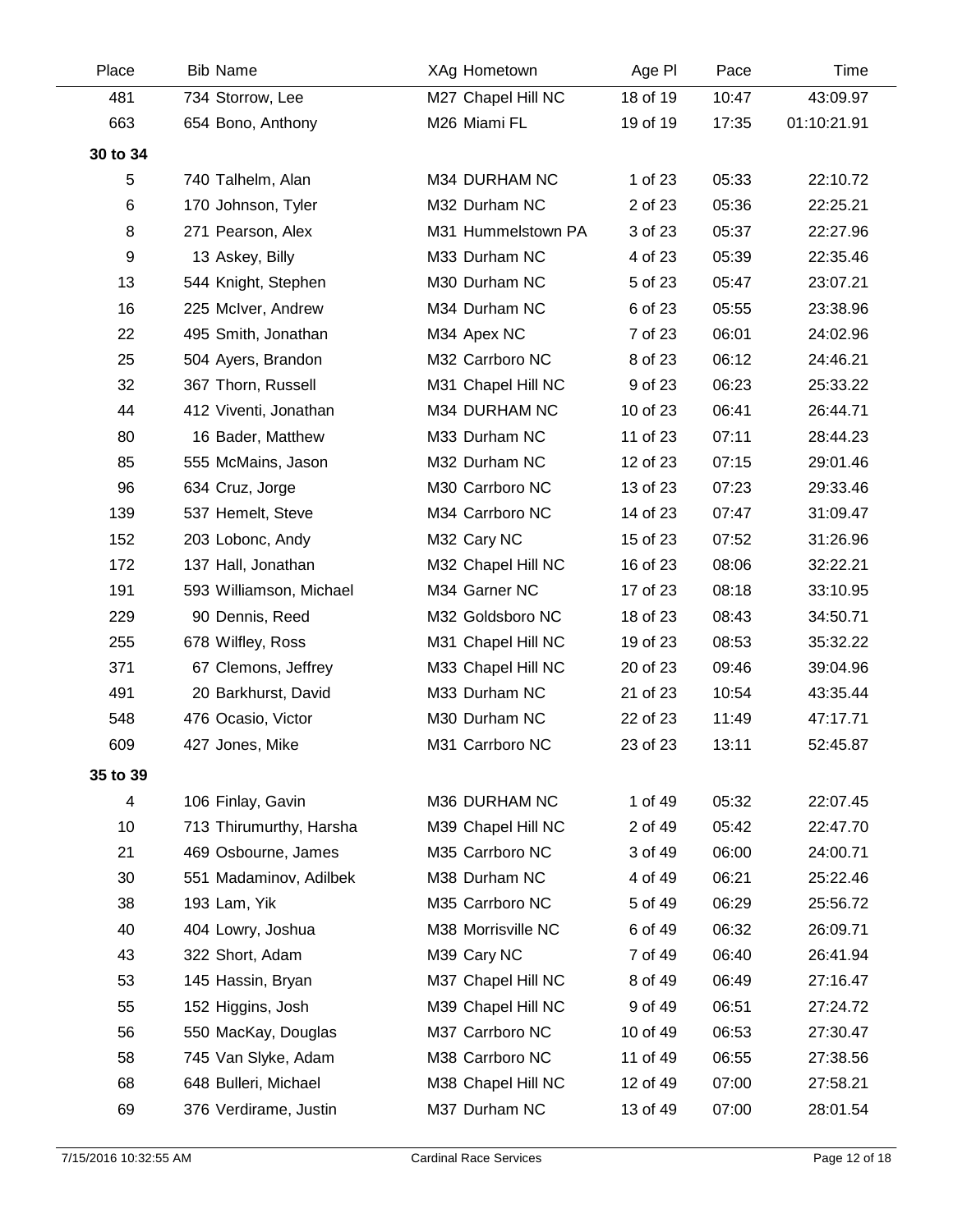| Place                 | <b>Bib Name</b>        | XAg Hometown                  | Age PI   | Pace  | Time          |
|-----------------------|------------------------|-------------------------------|----------|-------|---------------|
| 83                    | 139 Harris, Deuce      | M38 Durham NC                 | 14 of 49 | 07:13 | 28:51.71      |
| 86                    | 378 Vernon, Ferol      | M35 Chapel Hill NC            | 15 of 49 | 07:16 | 29:03.47      |
| 90                    | 178 Kast, Maximilian   | M36 Pittsboro NC              | 16 of 49 | 07:22 | 29:27.71      |
| 91                    | 584 totten, brian      | m39 Durham NC                 | 17 of 49 | 07:22 | 29:27.79      |
| 95                    | 76 Crockett, Jason     | M39 DURHAM NC                 | 18 of 49 | 07:23 | 29:33.22      |
| 99                    | 501 Riveros, Diego     | M39 Chapel Hill NC            | 19 of 49 | 07:24 | 29:36.68      |
| 103                   | 534 Guiteras, Andrew   | M38 Carrboro NC               | 20 of 49 | 07:27 | 29:46.12      |
| 105                   | 151 Hess, John         | M39 Chapel Hill NC            | 21 of 49 | 07:30 | 29:59.45      |
| 130                   | 452 Nieman, Jeff       | M39 Chapel Hill NC            | 22 of 49 | 07:41 | 30:44.22      |
| 156                   | 400 Woodbeck, Josh     | M35 Hillsborough NC           | 23 of 49 | 07:54 | 31:35.71      |
| 159                   | 281 Podkul, Tim        | M35 Chapel Hill NC            | 24 of 49 | 07:57 | 31:49.73      |
| 161                   | 125 Gordek, Harper     | M38 Chapel Hill NC            | 25 of 49 | 08:00 | 32:01.85      |
| 178                   | 171 Jones, Ryan        | M38 Lyman SC                  | 26 of 49 | 08:07 | 32:27.46      |
| 184                   | 581 Telech, Justin     | M35 Carrboro NC               | 27 of 49 | 08:14 | 32:57.54      |
| 209                   | 446 Murchison, Matthew | M36 Chapel Hill NC            | 28 of 49 | 08:30 | 34:00.47      |
| 215                   | 211 Matthews, David    | M39 Carrboro NC               | 29 of 49 | 08:35 | 34:19.49      |
| 217                   | 583 Thomas, Courtney   | M39 Chapel Hill NC            | 30 of 49 | 08:36 | 34:24.96      |
| 230                   | 1 Adler, Evan          | M37 Durham NC                 | 31 of 49 | 08:43 | 34:52.22      |
| 242                   | 540 Hill, Dan          | M39 Chapel Hill NC            | 32 of 49 | 08:48 | 35:13.47      |
| 252                   | 215 Mauck, Matt        | M35 Chapel Hill NC            | 33 of 49 | 08:52 | 35:27.97      |
| 273                   | 668 Cox, Jeremy        | M36 St Louis MO               | 34 of 49 | 08:56 | 35:45.96      |
| 288                   | 744 Ali, Omar          | M36 Apex NC                   | 35 of 49 | 09:06 | 36:22.20      |
| 335                   | 488 Demarcus, Forrest  | M39 Carrboro NC               | 36 of 49 | 09:26 | 37:43.22      |
| 351                   | 46 Burr, Matt          | M36 Carrboro NC               | 37 of 49 | 09:35 | 38:19.71      |
| 353                   | 224 McHenry, Troy      | M37 Durham NC                 | 38 of 49 | 09:38 | 38:31.26      |
| 386                   | 517 Cross, Alexander   | M35 Chapel Hill NC            | 39 of 49 | 09:51 | 39:22.21      |
| 444                   | 705 Schulman, Ariel    | M37 Chapel Hill NC            | 40 of 49 | 10:22 | 41:26.22      |
| 451                   | 214 Mauck, Krista      | M39 Chapel Hill NC            | 41 of 49 | 10:27 | 41:48.93      |
| 469                   | 370 Trocki, Aaron      | M38 Carrboro NC               | 42 of 49 | 10:40 | 42:39.46      |
| 482                   | 372 Tweedy, Jonathan   | M37 Greensboro NC             | 43 of 49 | 10:48 | 43:10.45      |
| 504                   | 219 McCue, George      | M37 Cary NC                   | 44 of 49 | 11:06 | 44:24.22      |
| 582                   | 254 Nelson, John       | M36 Chapel Hill NC            | 45 of 49 | 12:32 | 50:08.24      |
| 596                   | 232 mcnulty, james     | m35 Whitsett NC               | 46 of 49 | 12:46 | 51:03.50      |
| 607                   | 650 Crncic, John       | M39 Carrboro NC               | 47 of 49 | 13:10 | 52:41.09      |
| 625                   | 113 Foreman, Red       | M37 Chapel Hill NC            | 48 of 49 | 14:27 | 57:49.00      |
| 668                   | 192 Lacewell, Jonathan | M38 DURHAM NC                 | 49 of 49 | 18:35 | 01:14:21.00   |
| 40 to 44              |                        |                               |          |       |               |
| 23                    | 645 Guo, SHAN          | M43 Cary NC                   | 1 of 47  | 06:03 | 24:13.71      |
| 26                    | 587 Vanberg, Georg     | M44 Chapel Hill NC            | 2 of 47  | 06:13 | 24:53.06      |
| 33                    | 472 Ross, Tim          | M42 DURHAM NC                 | 3 of 47  | 06:24 | 25:34.46      |
| 82                    | 94 Dooley, Joshua      | M42 Chapel Hill NC            | 4 of 47  | 07:12 | 28:47.71      |
| 7/15/2016 10:32:56 AM |                        | <b>Cardinal Race Services</b> |          |       | Page 13 of 18 |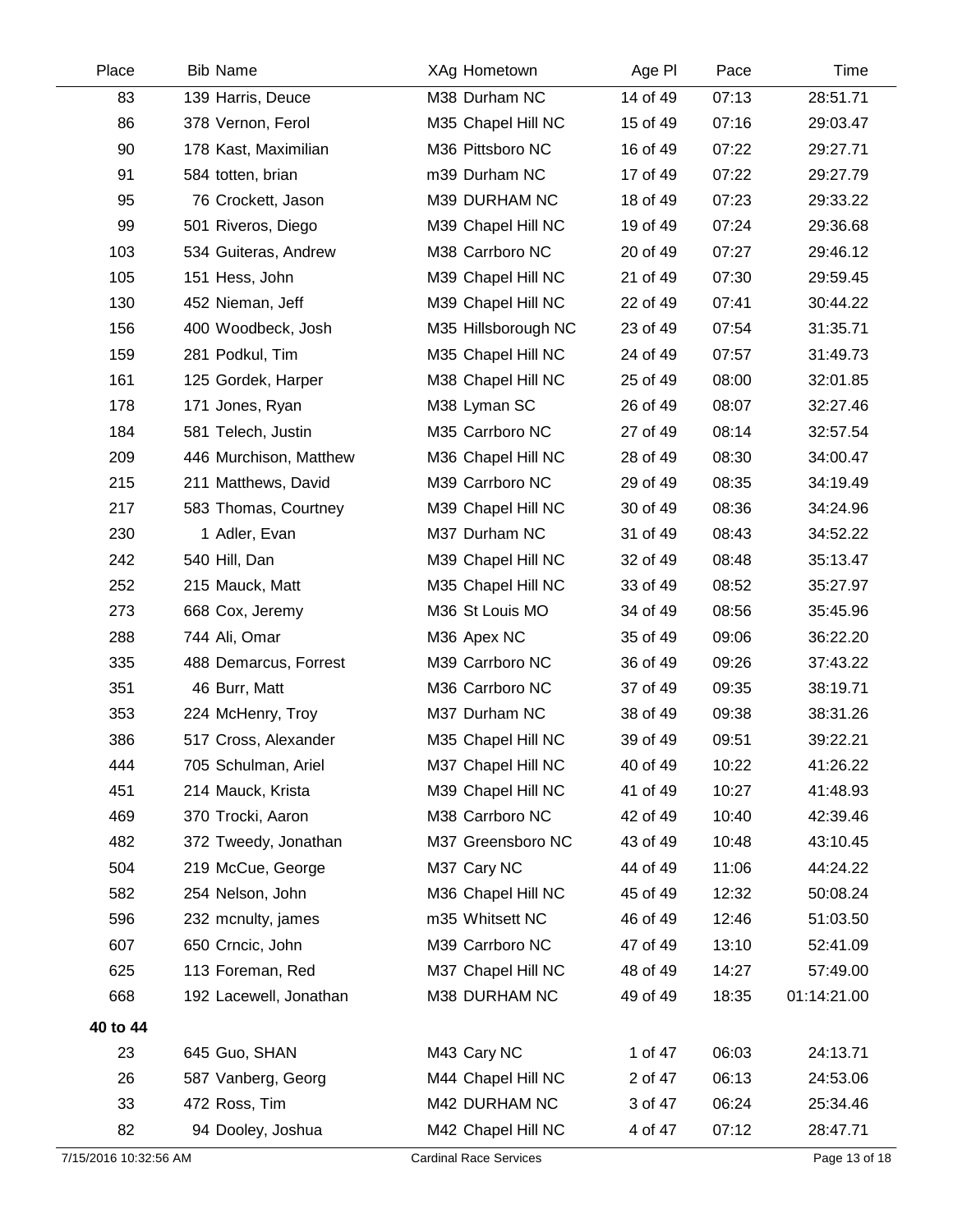| Place | <b>Bib Name</b>           | XAg Hometown        | Age PI   | Pace  | Time     |
|-------|---------------------------|---------------------|----------|-------|----------|
| 100   | 233 Mendez-Giraldez, Raul | M42 Carrboro NC     | 5 of 47  | 07:24 | 29:37.45 |
| 109   | 314 Seils, Damon          | M43 Carrboro NC     | 6 of 47  | 07:32 | 30:06.47 |
| 112   | 733 Godfrey, Jake         | M43 Chapel Hill NC  | 7 of 47  | 07:34 | 30:15.48 |
| 120   | 691 Edwards, Kevin        | M42 Hurdle Mills NC | 8 of 47  | 07:37 | 30:29.71 |
| 126   | 673 Candelaria, Carlos    | M44 Cary NC         | 9 of 47  | 07:39 | 30:35.96 |
| 129   | 135 guiteras, raymond     | m41 College Park MD | 10 of 47 | 07:41 | 30:44.21 |
| 132   | 23 Barnes, Edward         | M43 Durham NC       | 11 of 47 | 07:43 | 30:51.00 |
| 133   | 22 Barnes, Dwight         | M40 Cary NC         | 12 of 47 | 07:43 | 30:52.05 |
| 138   | 226 McKay, Daniel         | M40 Chapel Hill NC  | 13 of 47 | 07:47 | 31:09.40 |
| 154   | 49 Butt, Craig            | M40 DURHAM NC       | 14 of 47 | 07:54 | 31:35.14 |
| 164   | 305 Rubinas, Pete         | M40 Pittsboro NC    | 15 of 47 | 08:01 | 32:04.97 |
| 165   | 539 Herrick, Jeffrey      | M43 Carrboro NC     | 16 of 47 | 08:02 | 32:06.71 |
| 167   | 401 Yoder, Jason          | M43 Carrboro NC     | 17 of 47 | 08:02 | 32:08.22 |
| 173   | 252 Munoz-Hermoso, Abel   | M41 Carrboro NC     | 18 of 47 | 08:06 | 32:23.83 |
| 192   | 720 Kurz, Chris           | M41 Washington DC   | 19 of 47 | 08:18 | 33:13.93 |
| 194   | 107 Finnegan, Richard     | M40 Cary NC         | 20 of 47 | 08:19 | 33:16.46 |
| 195   | 530 Graham, Nicholas      | M43 Carrboro NC     | 21 of 47 | 08:20 | 33:20.00 |
| 204   | 507 Benedick, David       | M40 Chapel Hill NC  | 22 of 47 | 08:27 | 33:49.96 |
| 208   | 30 Bisanar, Will          | M40 Durham NC       | 23 of 47 | 08:29 | 33:57.22 |
| 213   | 687 Schmitz, William      | M44 Chapel Hill NC  | 24 of 47 | 08:32 | 34:06.46 |
| 214   | 88 Dempsey, Lee           | M44 Carrboro NC     | 25 of 47 | 08:34 | 34:17.20 |
| 223   | 111 Fisher, Daniel        | M40 Durham NC       | 26 of 47 | 08:40 | 34:41.96 |
| 251   | 671 Emanuelson, Steve     | M41 Cary NC         | 27 of 47 | 08:52 | 35:26.72 |
| 264   | 522 dye, aaron            | m42 Chapel Hill NC  | 28 of 47 | 08:55 | 35:41.46 |
| 301   | 52 Caren, Neal            | M43 Chapel Hill NC  | 29 of 47 | 09:12 | 36:48.97 |
| 318   | 207 Maner, Joel           | M41 Durham NC       | 30 of 47 | 09:21 | 37:22.23 |
| 322   | 308 Schliebe, Erich       | M41 Pittsboro NC    | 31 of 47 | 09:22 | 37:26.74 |
| 344   | 347 Steinberg, Michael    | M43 Chapel Hill NC  | 32 of 47 | 09:31 | 38:04.96 |
| 364   | 37 Bowers, David          | M42 Carrboro NC     | 33 of 47 | 09:42 | 38:46.96 |
| 385   | 689 Grauer, Bernard       | M42 Chapel Hill NC  | 34 of 47 | 09:50 | 39:20.96 |
| 399   | 603 Cowell, Jason         | M41 Apex NC         | 35 of 47 | 09:55 | 39:39.17 |
| 405   | 686 Chao, Pyro            | M43 Raleigh NC      | 36 of 47 | 09:58 | 39:53.96 |
| 467   | 58 Cavanaugh, Mark        | m42 Chapel Hill NC  | 37 of 47 | 10:39 | 42:35.96 |
| 484   | 723 Su, Hansen            | M42 Chapel Hill NC  | 38 of 47 | 10:49 | 43:16.23 |
| 511   | 109 Fish, Eric            | M43 Chapel Hill NC  | 39 of 47 | 11:11 | 44:45.96 |
| 517   | 612 kerr, matthew         | m41 Chapel Hill NC  | 40 of 47 | 11:14 | 44:56.07 |
| 518   | 735 Morris, Robert        | M42 Carrboro NC     | 41 of 47 | 11:17 | 45:08.21 |
| 562   | 426 Sadler, Robert        | M44 GRAHAM NC       | 42 of 47 | 12:06 | 48:23.89 |
| 623   | 352 Strassel, Keith       | M43 Chapel Hill NC  | 43 of 47 | 14:27 | 57:47.65 |
| 628   | 391 West, Aaron           | M43 Columbia SC     | 44 of 47 | 14:40 | 58:41.99 |
| 633   | 201 Litchfield, Brian     | M40 Carrboro NC     | 45 of 47 | 14:59 | 59:57.50 |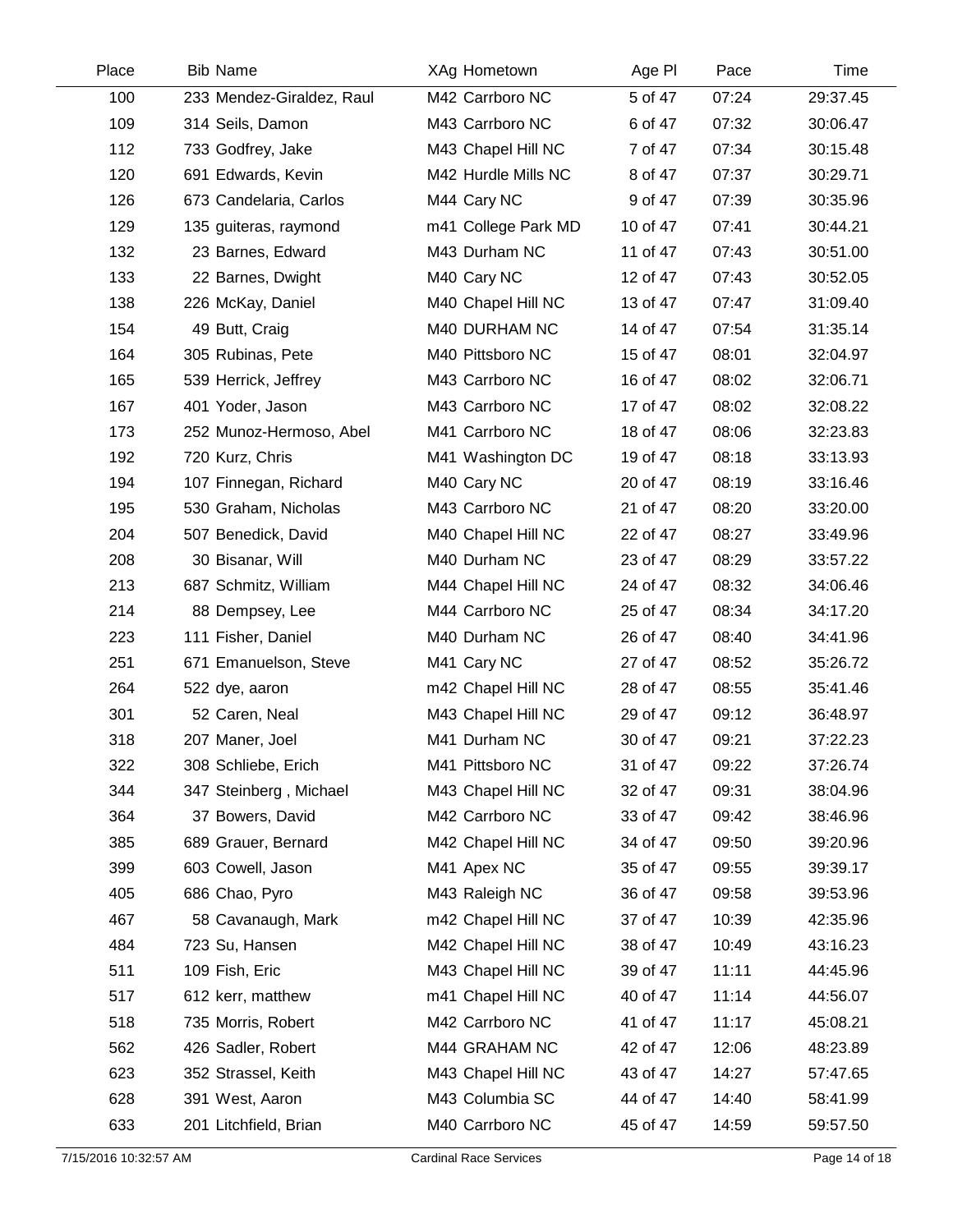| Place    | <b>Bib Name</b>         | XAg Hometown        | Age PI   | Pace  | Time        |
|----------|-------------------------|---------------------|----------|-------|-------------|
| 637      | 600 Bierlein, Patrick   | M43 Morrisville NC  | 46 of 47 | 15:25 | 01:01:39.36 |
| 646      | 330 Slavinsky, Andrew   | M41 Durham NC       | 47 of 47 | 15:35 | 01:02:19.00 |
| 45 to 49 |                         |                     |          |       |             |
| 17       | 615 Banks, Edward       | M49 Darien CT       | 1 of 38  | 05:57 | 23:47.88    |
| 28       | 528 Giblin, William     | M47 Carrboro NC     | 2 of 38  | 06:17 | 25:07.46    |
| 29       | 317 Sexton, Paul        | M48 Durham NC       | 3 of 38  | 06:19 | 25:16.73    |
| 42       | 127 Gotelli, John       | M47 Hillsborough NC | 4 of 38  | 06:40 | 26:41.21    |
| 64       | 533 Grill, Warren       | M49 Chapel Hill NC  | 5 of 38  | 06:57 | 27:48.47    |
| 66       | 594 wright, patrick     | m49 Chapel Hill NC  | 6 of 38  | 06:58 | 27:52.96    |
| 73       | 684 Richardson, Ted     | M46 Chapel Hill NC  | 7 of 38  | 07:02 | 28:09.22    |
| 74       | 685 Wileman, Martin     | M47 Hillsborough NC | 8 of 38  | 07:04 | 28:15.69    |
| 93       | 381 Wagner, Joe         | M45 GRAHAM NC       | 9 of 38  | 07:23 | 29:30.71    |
| 97       | 173 Jordy, Matt         | M45 Carrboro NC     | 10 of 38 | 07:24 | 29:35.17    |
| 104      | 616 Olmedo, Jose        | M45 Carrboro NC     | 11 of 38 | 07:30 | 29:58.70    |
| 121      | 471 Patterson, Evan     | M48 Chapel Hill NC  | 12 of 38 | 07:38 | 30:32.21    |
| 123      | 364 Thomas, Jody        | M45 Chapel Hill NC  | 13 of 38 | 07:38 | 30:33.96    |
| 142      | 710 Morosoff, Arturo    | M47 Chapel Hill NC  | 14 of 38 | 07:49 | 31:15.24    |
| 157      | 575 Savage, Eric        | M45 Chapel Hill NC  | 15 of 38 | 07:55 | 31:39.16    |
| 158      | 310 Schmidt, Blaine     | m49 Chapel Hill NC  | 16 of 38 | 07:56 | 31:42.00    |
| 160      | 700 Jhaveri, Ravi       | M45 DURHAM NC       | 17 of 38 | 07:59 | 31:54.21    |
| 182      | 525 Fiorito, Agustin    | M45 Chapel Hill NC  | 18 of 38 | 08:12 | 32:47.95    |
| 207      | 3 Alexander, John       | M49 Chapel Hill NC  | 19 of 38 | 08:29 | 33:56.40    |
| 222      | 657 Kevin, Anstrom      | M45 Durham NC       | 20 of 38 | 08:40 | 34:40.21    |
| 227      | 70 Collis, Stewart      | M48 Carrboro NC     | 21 of 38 | 08:42 | 34:48.71    |
| 254      | 306 Salemson, Jeremy    | M47 Chapel Hill NC  | 22 of 38 | 08:53 | 35:30.71    |
| 260      | 621 Bigler, Roy         | M48 Siler City NC   | 23 of 38 | 08:54 | 35:36.71    |
| 305      | 248 Morrison, Bill      | M48 Durham NC       | 24 of 38 | 09:16 | 37:03.46    |
| 319      | 149 Hecker, Brad        | M45 Mebane NC       | 25 of 38 | 09:21 | 37:22.72    |
| 328      | 627 Kirsch, Joe         | M49 Butner NC       | 26 of 38 | 09:25 | 37:38.21    |
| 345      | 325 simmonds, junior    | M48 Durham NC       | 27 of 38 | 09:31 | 38:05.71    |
| 363      | 566 Painter, Todd       | M46 Chapel Hill NC  | 28 of 38 | 09:41 | 38:45.71    |
| 376      | 694 Moore, Tyler        | M46 Garner NC       | 29 of 38 | 09:48 | 39:13.23    |
| 410      | 707 Santoianni, Michael | M48 Durham NC       | 30 of 38 | 10:01 | 40:04.46    |
| 418      | 266 Papazoglou, Michael | M45 Chapel Hill NC  | 31 of 38 | 10:06 | 40:22.01    |
| 420      | 651 Correia, Joao       | M48 Durham NC       | 32 of 38 | 10:07 | 40:27.46    |
| 424      | 72 CORKEN, JAMES        | M49 Hillsborough NC | 33 of 38 | 10:10 | 40:40.71    |
| 460      | 706 Willis, Monte       | M47 Chapel Hill NC  | 34 of 38 | 10:35 | 42:20.72    |
| 474      | 588 Wahlstrom, Erik     | M47 Chapel Hill NC  | 35 of 38 | 10:41 | 42:45.46    |
| 500      | 195 Leach, John         | M46 Chapel Hill NC  | 36 of 38 | 11:05 | 44:21.71    |
| 545      | 236 mendlovitz, howard  | m47 Chapel Hill NC  | 37 of 38 | 11:44 | 46:55.97    |
| 629      | 343 Spear, Abe          | M48 Carrboro NC     | 38 of 38 | 14:48 | 59:11.49    |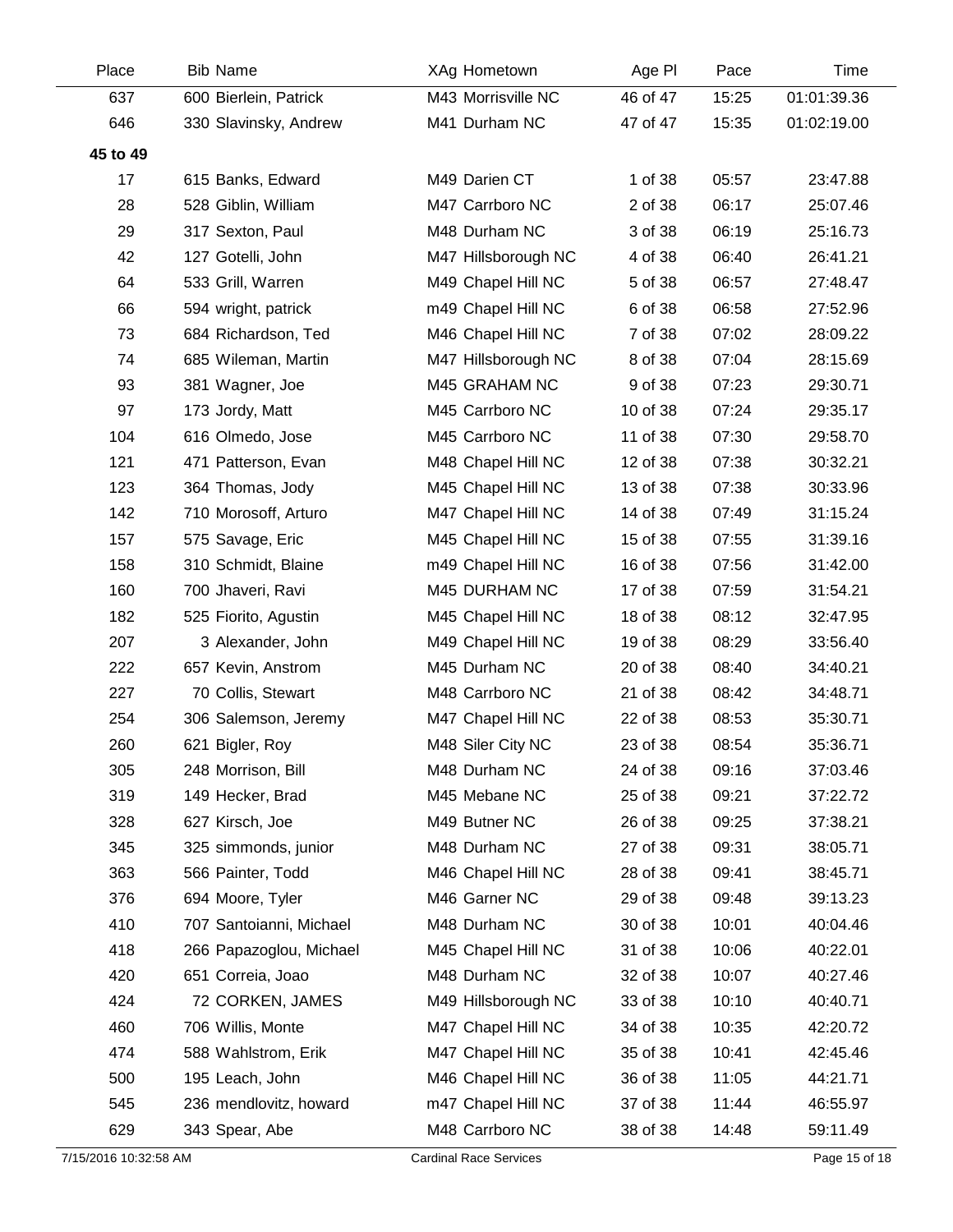| Place    | <b>Bib Name</b>        | XAg Hometown        | Age PI   | Pace  | Time        |
|----------|------------------------|---------------------|----------|-------|-------------|
| 50 to 54 |                        |                     |          |       |             |
| 57       | 164 Hussey, Jon        | M54 Chapel Hill NC  | 1 of 27  | 06:54 | 27:34.97    |
| 62       | 637 Gay, Glenn         | M50 Chapel Hill NC  | 2 of 27  | 06:56 | 27:45.97    |
| 79       | 619 Bolon, Todd        | M50 Chapel Hill NC  | 3 of 27  | 07:10 | 28:39.97    |
| 94       | 558 Meyer, John        | M53 Chapel Hill NC  | 4 of 27  | 07:23 | 29:32.46    |
| 102      | 237 Merron, Jeff       | M54 Chapel Hill NC  | 5 of 27  | 07:26 | 29:42.97    |
| 122      | 97 Duronio, Bob        | M51 Chapel Hill NC  | 6 of 27  | 07:38 | 30:32.98    |
| 163      | 102 Fanning, Alan      | M52 Carrboro NC     | 7 of 27  | 08:01 | 32:03.21    |
| 180      | 77 Crosson, John       | M53 Raleigh NC      | 8 of 27  | 08:10 | 32:40.71    |
| 185      | 259 Olson, Chris       | M51 Chapel Hill NC  | 9 of 27  | 08:15 | 33:00.08    |
| 199      | 290 Ramsden, Dale      | M52 Chapel Hill NC  | 10 of 27 | 08:23 | 33:33.22    |
| 245      | 656 McLean, John       | M53 Chapel Hill NC  | 11 of 27 | 08:50 | 35:18.49    |
| 247      | 361 Taylor, Ken        | M53 Chapel Hill NC  | 12 of 27 | 08:50 | 35:19.46    |
| 281      | 415 Caviness, Lewis    | M53 Carrboro NC     | 13 of 27 | 09:04 | 36:16.48    |
| 291      | 283 Porter, Greg       | M54 Carrboro NC     | 14 of 27 | 09:07 | 36:28.47    |
| 300      | 403 Zikry, Mohammed    | M51 Chapel Hill NC  | 15 of 27 | 09:12 | 36:48.63    |
| 361      | 230 McKean, Paul       | M51 Glen Allen VA   | 16 of 27 | 09:40 | 38:41.46    |
| 375      | 123 Goldman, Brian     | m50 Chapel Hill NC  | 17 of 27 | 09:48 | 39:11.21    |
| 377      | 6 Allen, Jeff          | M50 Hillsborough NC | 18 of 27 | 09:49 | 39:15.96    |
| 432      | 11 Arnel, Tom          | M53 Carrboro NC     | 19 of 27 | 10:15 | 41:00.70    |
| 464      | 272 Pedersen, Kurt     | M50 Chapel Hill NC  | 20 of 27 | 10:37 | 42:26.71    |
| 535      | 287 Prabucki, Bernard  | M54 Carrboro NC     | 21 of 27 | 11:36 | 46:22.21    |
| 540      | 610 Johnson, Bill      | M52 Hillsborough NC | 22 of 27 | 11:42 | 46:47.23    |
| 580      | 443 Simms, Nathan      | M54 Chapel Hill NC  | 23 of 27 | 12:27 | 49:49.48    |
| 587      | 302 Roush, Chris       | M51 Chapel Hill NC  | 24 of 27 | 12:38 | 50:32.50    |
| 635      | 56 Carter, Jim         | M52 Chapel Hill NC  | 25 of 27 | 15:05 | 01:00:19.92 |
| 649      | 447 Stell, Tracy       | M50 Durham NC       | 26 of 27 | 15:53 | 01:03:31.48 |
| 677      | 506 Beatty, Brian Gyro | M52 Hillsborough NC | 27 of 27 | 20:04 | 01:20:17.00 |
| 55 to 59 |                        |                     |          |       |             |
| 37       | 329 Slade, Gary        | M57 Chapel Hill NC  | 1 of 27  | 06:26 | 25:44.97    |
| 61       | 666 Knight, Rodney     | M55 Chapel Hill NC  | 2 of 27  | 06:56 | 27:44.47    |
| 78       | 157 Hoerger, Tom       | M57 Chapel Hill NC  | 3 of 27  | 07:10 | 28:38.71    |
| 110      | 155 Hirschfield, Greg  | M57 Durham NC       | 4 of 27  | 07:32 | 30:08.21    |
| 181      | 318 Shank, James       | M56 Chapel Hill NC  | 5 of 27  | 08:10 | 32:40.71    |
| 198      | 250 Mullis, Randy      | M56 Carrboro NC     | 6 of 27  | 08:22 | 33:30.00    |
| 231      | 276 Plambeck, Charles  | M55 Princeton NJ    | 7 of 27  | 08:44 | 34:54.22    |
| 234      | 608 Kennedy, Joe       | M55 Chapel Hill NC  | 8 of 27  | 08:45 | 34:58.71    |
| 239      | 386 Weaver, David      | M57 Chapel Hill NC  | 9 of 27  | 08:47 | 35:08.72    |
| 256      | 213 Matti, Michael     | M58 Durham NC       | 10 of 27 | 08:53 | 35:32.70    |
| 270      | 556 McVeigh, Patrick   | M55 Chapel Hill NC  | 11 of 27 | 08:56 | 35:44.48    |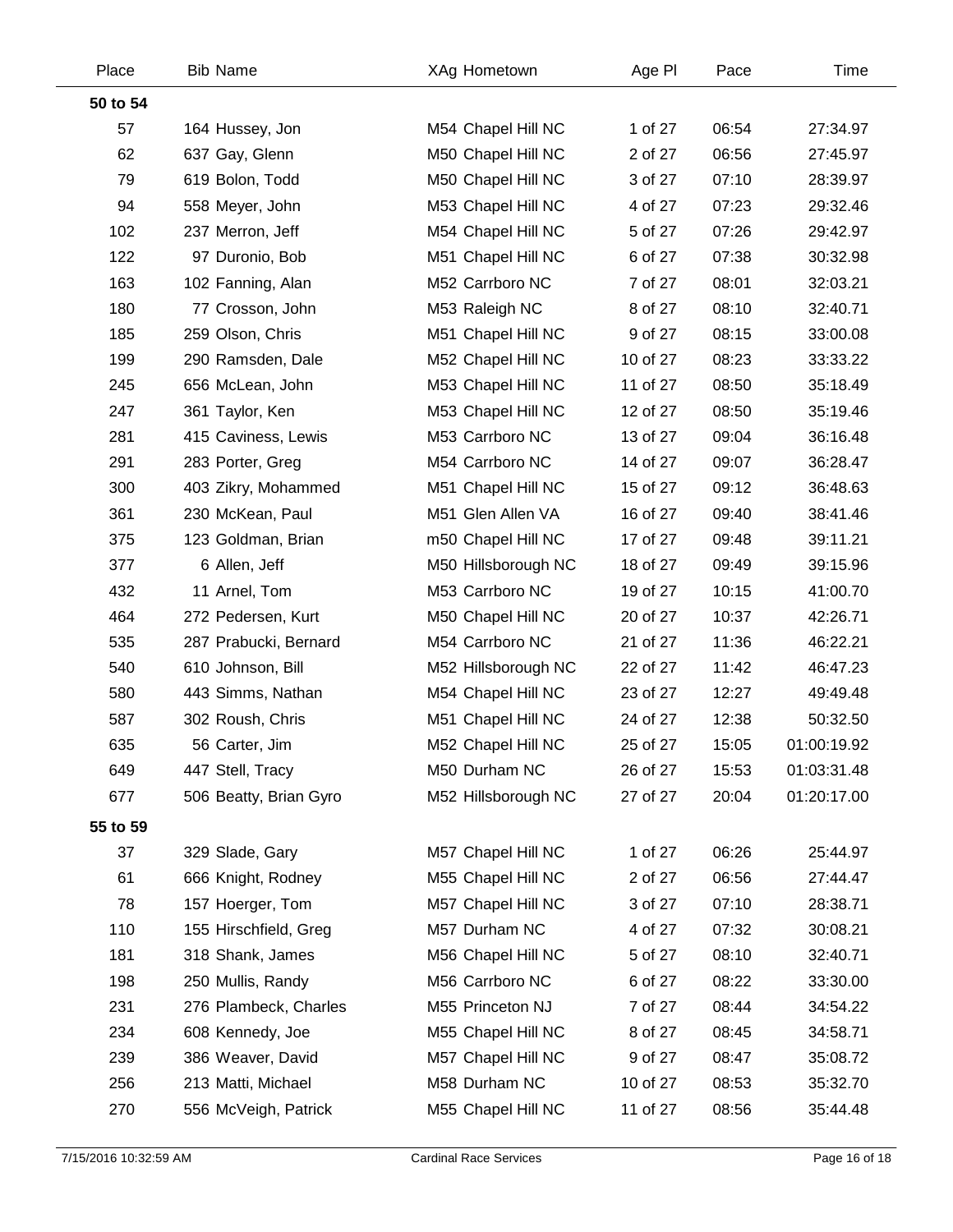| Place    | <b>Bib Name</b>         | XAg Hometown        | Age PI   | Pace  | Time     |
|----------|-------------------------|---------------------|----------|-------|----------|
| 271      | 418 Aydemir, Metin      | M56 Durham NC       | 12 of 27 | 08:56 | 35:44.72 |
| 315      | 521 Dixon, Bob          | M57 Chapel Hill NC  | 13 of 27 | 09:20 | 37:18.21 |
| 325      | 508 Blake, John         | M58 Chapel Hill NC  | 14 of 27 | 09:23 | 37:30.97 |
| 326      | 293 Rawling, Richard    | M58 Cary NC         | 15 of 27 | 09:23 | 37:32.96 |
| 346      | 623 Rives, Don          | M55 Chapel Hill NC  | 16 of 27 | 09:31 | 38:05.80 |
| 359      | 357 Sun, Zu-Wen         | M56 Chapel Hill NC  | 17 of 27 | 09:40 | 38:39.71 |
| 366      | 166 Jacobs, George      | M57 Pittsboro NC    | 18 of 27 | 09:43 | 38:51.46 |
| 372      | 179 Kauftheil, Randy    | M57 Chapel Hill NC  | 19 of 27 | 09:46 | 39:05.70 |
| 374      | 569 Petrin, Pete        | M59 Hillsborough NC | 20 of 27 | 09:47 | 39:09.39 |
| 384      | 267 Partner, Darryl     | M55 Omaha NE        | 21 of 27 | 09:50 | 39:20.23 |
| 397      | 217 McAvoy, Greg        | M55 Chapel Hill NC  | 22 of 27 | 09:54 | 39:36.23 |
| 408      | 359 Sutherland, Richard | M56 Chapel Hill NC  | 23 of 27 | 10:00 | 40:00.47 |
| 457      | 397 Williams, Joel      | M55 Mebane NC       | 24 of 27 | 10:33 | 42:13.73 |
| 524      | 510 Board, John         | M56 DURHAM NC       | 25 of 27 | 11:23 | 45:30.47 |
| 571      | 422 Zarzar, Nick        | M56 Hillsborough NC | 26 of 27 | 12:10 | 48:40.23 |
| 578      | 630 Rotenberry, Mark    | M57 Chapel Hill NC  | 27 of 27 | 12:22 | 49:26.99 |
| 60 to 64 |                         |                     |          |       |          |
| 41       | 74 Couper, David        | M61 Chapel Hill NC  | 1 of 30  | 06:39 | 26:37.92 |
| 76       | 14 Astrachan, Owen      | M60 Chapel Hill NC  | 2 of 30  | 07:06 | 28:23.72 |
| 108      | 396 Will, Roch          | M60 Mebane NC       | 3 of 30  | 07:31 | 30:04.70 |
| 135      | 172 Jordan, Gary        | M60 Johnstown OH    | 4 of 30  | 07:45 | 30:58.71 |
| 137      | 574 Saunders, Gary      | M62 Chapel Hill NC  | 5 of 30  | 07:46 | 31:04.48 |
| 151      | 17 Bailey, Phillip      | M63 Raleigh NC      | 6 of 30  | 07:51 | 31:25.87 |
| 189      | 274 Peterson, Val       | M63 Kenwood CA      | 7 of 30  | 08:17 | 33:08.96 |
| 200      | 571 Quillen, Alan       | M61 Seaford DE      | 8 of 30  | 08:23 | 33:33.23 |
| 232      | 640 Hadler, Wayne       | M62 Carrboro NC     | 9 of 30  | 08:44 | 34:55.46 |
| 263      | 10 Anscher, Mitch       | M61 Richmond VA     | 10 of 30 | 08:55 | 35:40.95 |
| 280      | 388 Webb, Mike          | M62 Snow Camp NC    | 11 of 30 | 09:04 | 36:15.22 |
| 308      | 32 Bloom, Kerry         | M62 Chapel Hill NC  | 12 of 30 | 09:17 | 37:06.91 |
| 317      | 62 Chiesa, George       | M63 Chapel Hill NC  | 13 of 30 | 09:20 | 37:21.48 |
| 343      | 298 Rose, Greg          | M61 Raleigh NC      | 14 of 30 | 09:30 | 37:59.46 |
| 369      | 206 Madden, Michael     | M61 Chapel Hill NC  | 15 of 30 | 09:45 | 39:01.72 |
| 404      | 301 Rosen, Norm         | m62 Chapel Hill NC  | 16 of 30 | 09:57 | 39:48.19 |
| 409      | 726 Graham, Mark        | M62 Cary NC         | 17 of 30 | 10:00 | 40:01.11 |
| 414      | 120 Gartman, Jamie      | M62 GRAHAM NC       | 18 of 30 | 10:03 | 40:11.46 |
| 453      | 89 Dennis, Bill         | M61 Roswell GA      | 19 of 30 | 10:28 | 41:53.98 |
| 486      | 216 Mauck, Walter       | M60 Springboro OH   | 20 of 30 | 10:51 | 43:22.96 |
| 519      | 644 Hart, Robert W      | M62 Chapel Hill NC  | 21 of 30 | 11:17 | 45:09.97 |
| 528      | 73 Cotton, David        | M60 Durham NC       | 22 of 30 | 11:30 | 45:58.46 |
| 556      | 282 Pooley, Paul        | m61 Durham NC       | 23 of 30 | 12:02 | 48:08.75 |
| 589      | 39 Brecher, Mark        | M60 Chapel Hill NC  | 24 of 30 | 12:39 | 50:34.99 |